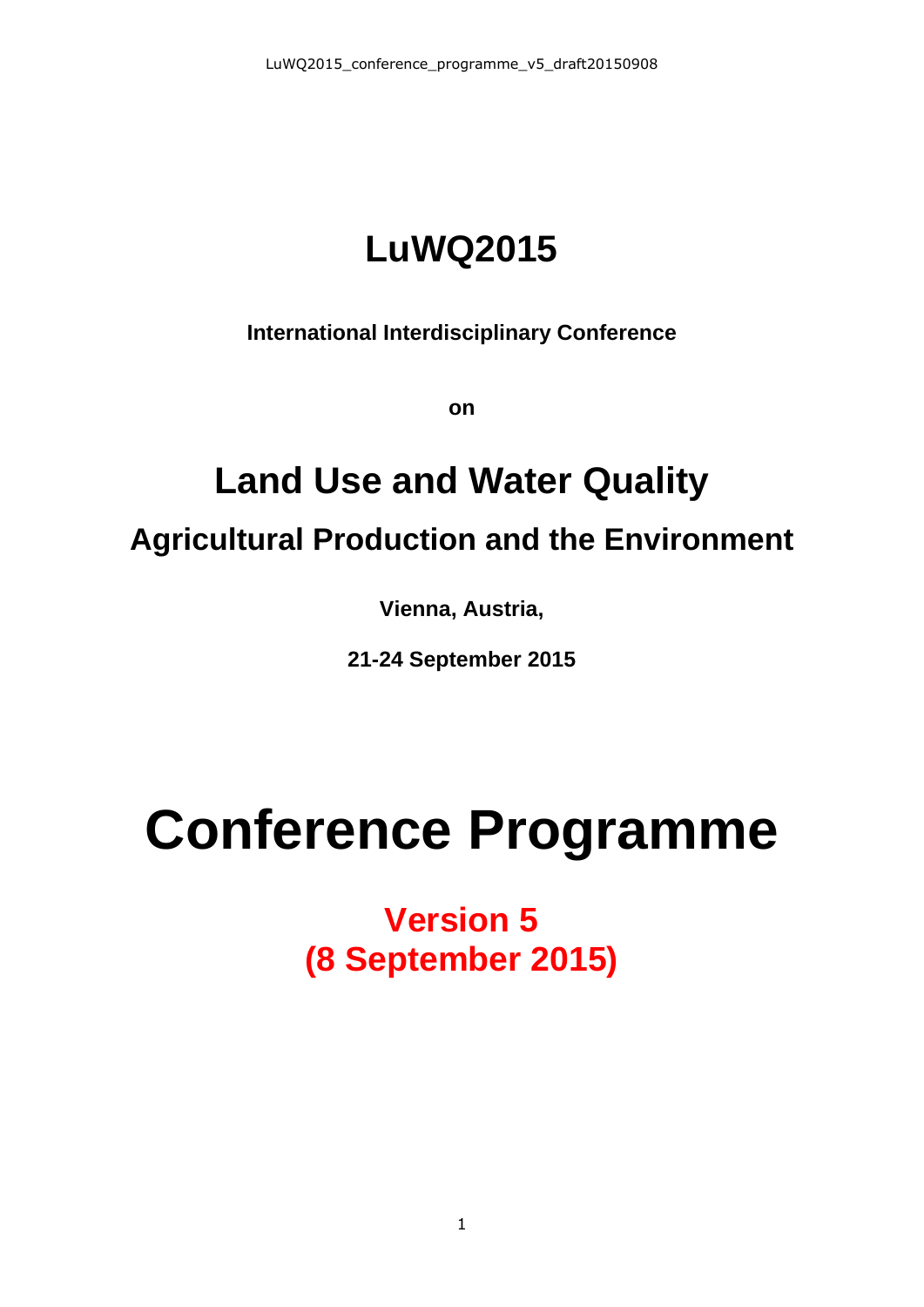

International Interdisciplinary Conference on

Land Use and Water Quality

Agricultural Production and the Environment Vienna, Austria, 21-24 September 2015

#### **Jointly convened by**

- Universität für Bodenkultur Wien (BOKU), University of Natural Resources and Life Sciences, Institute of Hydraulics and Rural Water Management (IHLW), Vienna, Austria
- RIVM National Institute for Public Health and the Environment, the Netherlands
- Department of Bioscience, Aarhus University, Denmark
- Umweltbundesamt, Environment Agency Austria
- Umweltbundesamt (UBA), Federal Environment Agency, Germany
- Faculty of Science, Charles University, Prague, Czech Republic





National Institute for Public Health and the Environment Ministry of Health, Welfare and Sport









#### **Scientific sponsors and institutional supporters:**

- Geological Survey of Denmark and Greenland (GEUS), Copenhagen, Denmark
- PBL Netherlands Environmental Assessment Agency, Bilthoven, the Netherlands
- DEFRA, Department for Environment, Food and Rural Affairs, United Kingdom
- EEA, European Environment Agency, Copenhagen, Denmark
- IAH, International Association of Hydrogeologists
- Johann Heinrich von Thünen Institute, Federal Research Institute for Rural Areas, Forestry and Fisheries, Germany



PBL Netherlands Environmental **Assessment Agency** 





GEOLOGICAL SURVEY OF DENMARK AND GREENLAND

**European Environment Agency** 



Department for Environment Food & Rural Affairs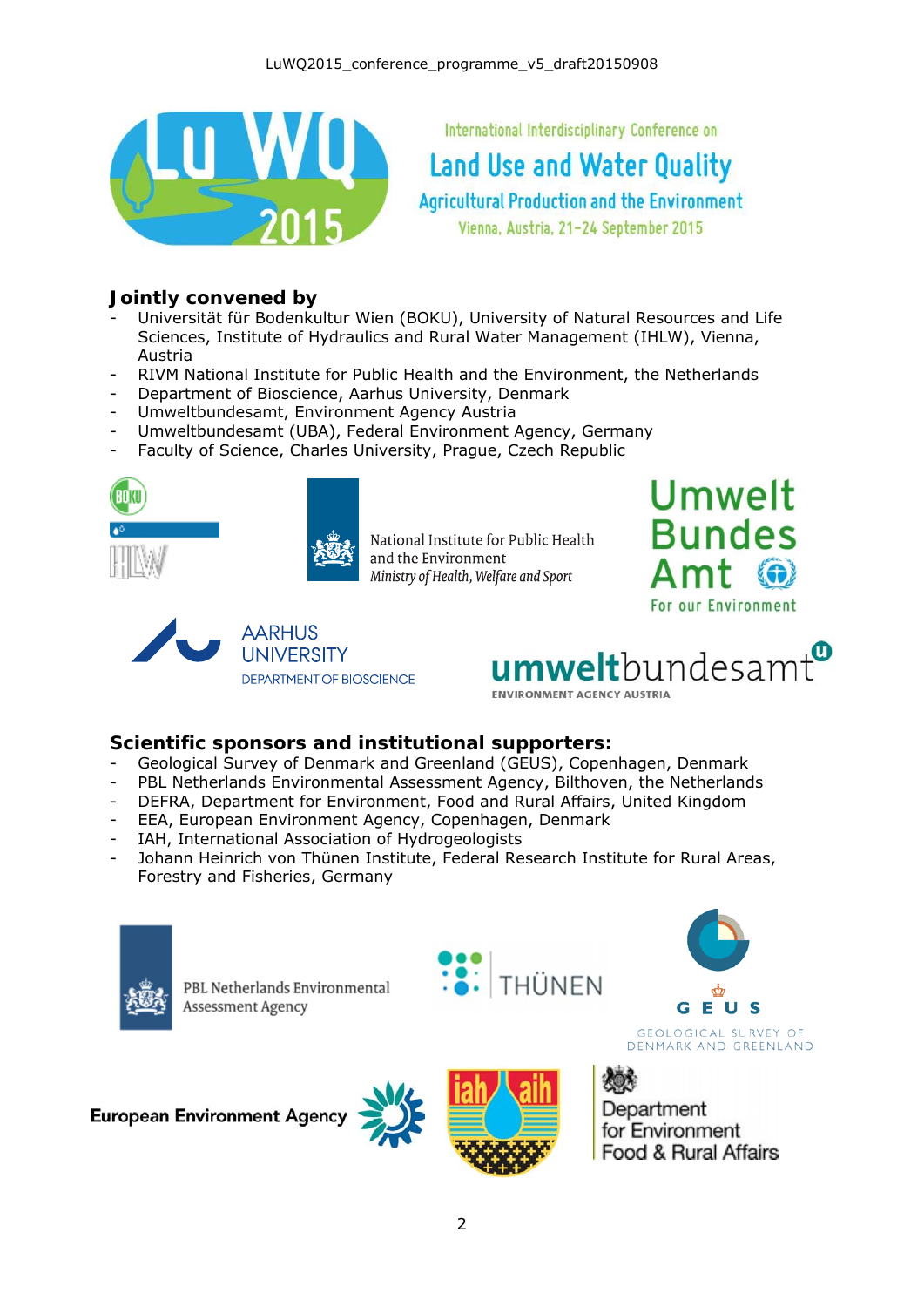#### **LuWQ2015 Conference Programme**

#### **(total 162 abstracts: 106 orals, 56 posters)**

#### **The following sessions are distinguished for oral presentation**

- **A.i-A.vi** Increasing system knowledge: research to increase understanding and improving modelling of the hydro(geo)logical, geochemical and biochemical reality  **(Monday 21 September 10:30 till Wednesday 23 September 15:00)**
- **B.i-B.ii** Impact of climate change and hydrological/weather variability: assessment of effect on groundwater and surface water quality and distinguishing from manmade effects  **(Wednesday 23 September 8:30 till Wednesday 23 September 15:00)**
- **C.i-C.v** Assessment of national policy: effectiveness of programmes of measures on water quality on a regional and national scale  **(Monday 21 September 10:30 till Thursday 24 September 12:00)**
- **D.i-D.iii** Field research and data interpretation: research (monitoring and modelling) at plot and field scale for quantifying effects of farming practices and changes in land use

**(Monday 21 September 13:30 till Tuesday 22 September 17:00)** 

- **E.i-E.iii** Managing protected areas: risk assessment monitoring and modelling of water quality and quantity, for drinking water supply and ecosystem conservation within Habitat and Species Protection Areas  **(Wednesday 23 September 10:30 till Thursday 24 September 12:00)**
- **FG.i-FG.iv** Decision-making on and implementation of Programmes of Measures: of policy, stakeholder and science in decision-making, and social and economic incentives and constraints for implementation (carrots and sticks)  **(Wednesday 23 September 10:30 till Thursday 24 September 15:00)**

#### **Plenary poster session**

**(on display from Monday, 21 September till Thursday, 24 September 2015)** 

**P.i Tuesday 22 September 17:00-18:30, with drinks and snacks**  Poster authors should attend their posters, for technical discussions with interested attendees.

**Legend** 

 $\sum_{n=1}^{\infty}$  $\mathscr{B}$  = coffee break Oral session Poster display / session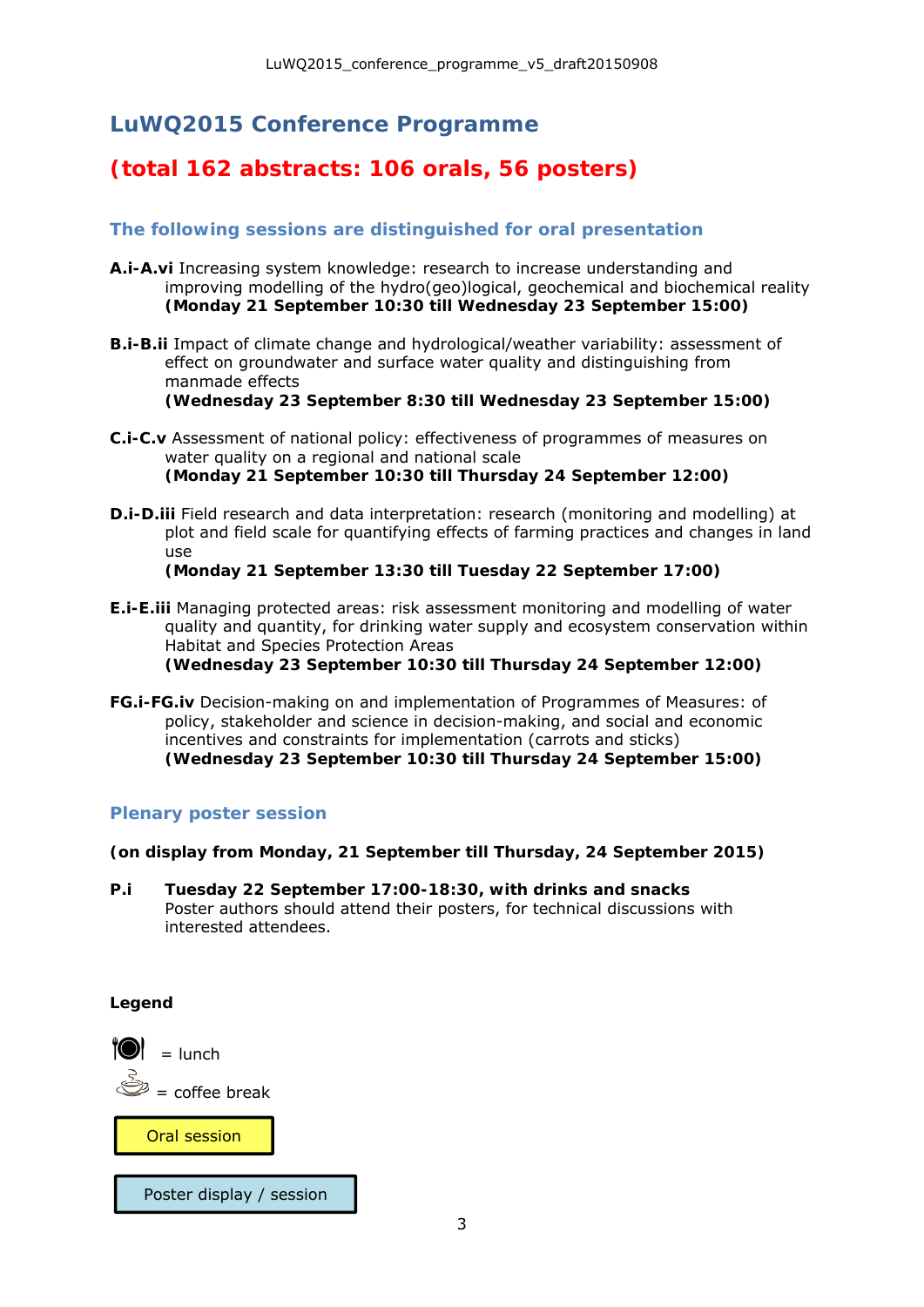### **Overview: Monday-Thursday, 21-24 September 2015**

**Sunday 20 September**: Pre-registration / Conference secretariat desk open 17:00 – 19:30 Welcome / Icebreaker 18:00 – 20:00

|               | 7:30                            | 8:30                 | 10:00 | 10:30                | 12:00              | 13:30               | 15:00 | 15:30                                | 19:30                     |
|---------------|---------------------------------|----------------------|-------|----------------------|--------------------|---------------------|-------|--------------------------------------|---------------------------|
| <b>Monday</b> |                                 |                      |       |                      |                    |                     |       |                                      |                           |
|               | 8:30                            | 10:00                | 10:30 | 12:00                | 13:30              | 15:00               | 15:30 | 17:00                                | 22:30                     |
| 21 Sept       | Registration.<br>Posters to be  | <b>Opening</b>       | Š     | <b>Session A.i</b>   | <b>101</b>         | <b>Session A.ii</b> | Š     | <b>Session C.ii</b>                  | Conference                |
|               | installed.                      |                      |       | <b>Session C.i</b>   |                    | <b>Session D.i</b>  |       |                                      | Dinner                    |
|               | <b>Upload ppt</b>               |                      |       |                      | Posters on display |                     |       |                                      |                           |
|               |                                 |                      |       |                      |                    |                     |       |                                      |                           |
|               | 7:30                            | 8:30                 | 10:00 | 10:30                | 12:00              | 13:30               | 15:00 | 15:30                                | 17:00                     |
| <b>Tues-</b>  |                                 |                      |       |                      |                    |                     |       |                                      |                           |
| day           | 8:30                            | 10:00                | 10:30 | 12:00                | 13:30              | 15:00               | 15:30 | 17:00                                | 18:30                     |
|               |                                 |                      |       |                      |                    |                     |       |                                      |                           |
|               | Registration.                   |                      |       | <b>Session A.iv</b>  |                    | Session A.v         |       |                                      | Poster                    |
| 22 Sept       | Posters to be                   | <b>Session A.iii</b> | Š     |                      | <b>101</b>         |                     | Š     | <b>Session</b><br>$C$ .iv / $D$ .iii | session P.i               |
|               | installed.<br><b>Upload ppt</b> |                      |       | <b>Session C.iii</b> | Posters on display | <b>Session D.ii</b> |       |                                      | with drinks<br>and snacks |

|                | 7:30                            | 8:30                | 10:00 | 10:30                    | 12:00      | 13:30                         | 15:00 | 15:30                 |
|----------------|---------------------------------|---------------------|-------|--------------------------|------------|-------------------------------|-------|-----------------------|
| <b>Wednes</b>  |                                 |                     |       | $\overline{\phantom{0}}$ |            |                               |       |                       |
| -day           | 8:30                            | 10:00               | 10:30 | 12:00                    | 13:30      | 15:00                         | 15:30 | 17:00                 |
| <b>23 Sept</b> | Registration.<br>Posters to be  | <b>Session B.i.</b> | Š2    | <b>Session E.i</b>       | <b>101</b> | <b>Session</b><br>A.vi / B.ii | Š     | <b>Session FG.iii</b> |
|                | installed.<br><b>Upload ppt</b> |                     |       | <b>Session FG.i</b>      |            | Session FG.ii                 |       |                       |
|                |                                 | Posters on display  |       |                          |            |                               |       |                       |

|         | 7:45                               | 8:30               | 10:00 | 10:30                         | 12:00      | 13:30                   | 15:00          |
|---------|------------------------------------|--------------------|-------|-------------------------------|------------|-------------------------|----------------|
| Thurs-  |                                    |                    |       |                               |            |                         |                |
| day     | 8:30                               | 10:00              | 10:30 | 12:00                         | 13:30      | 15:00                   | 15:30          |
| 24 Sept | Registration.<br><b>Upload ppt</b> | Session E.ii       | S     | <b>Session</b><br>E.iii / C.v | <b>101</b> | <b>Session</b><br>FG.iv | <b>Closure</b> |
|         |                                    | Posters on display |       |                               |            | Posters to be removed   |                |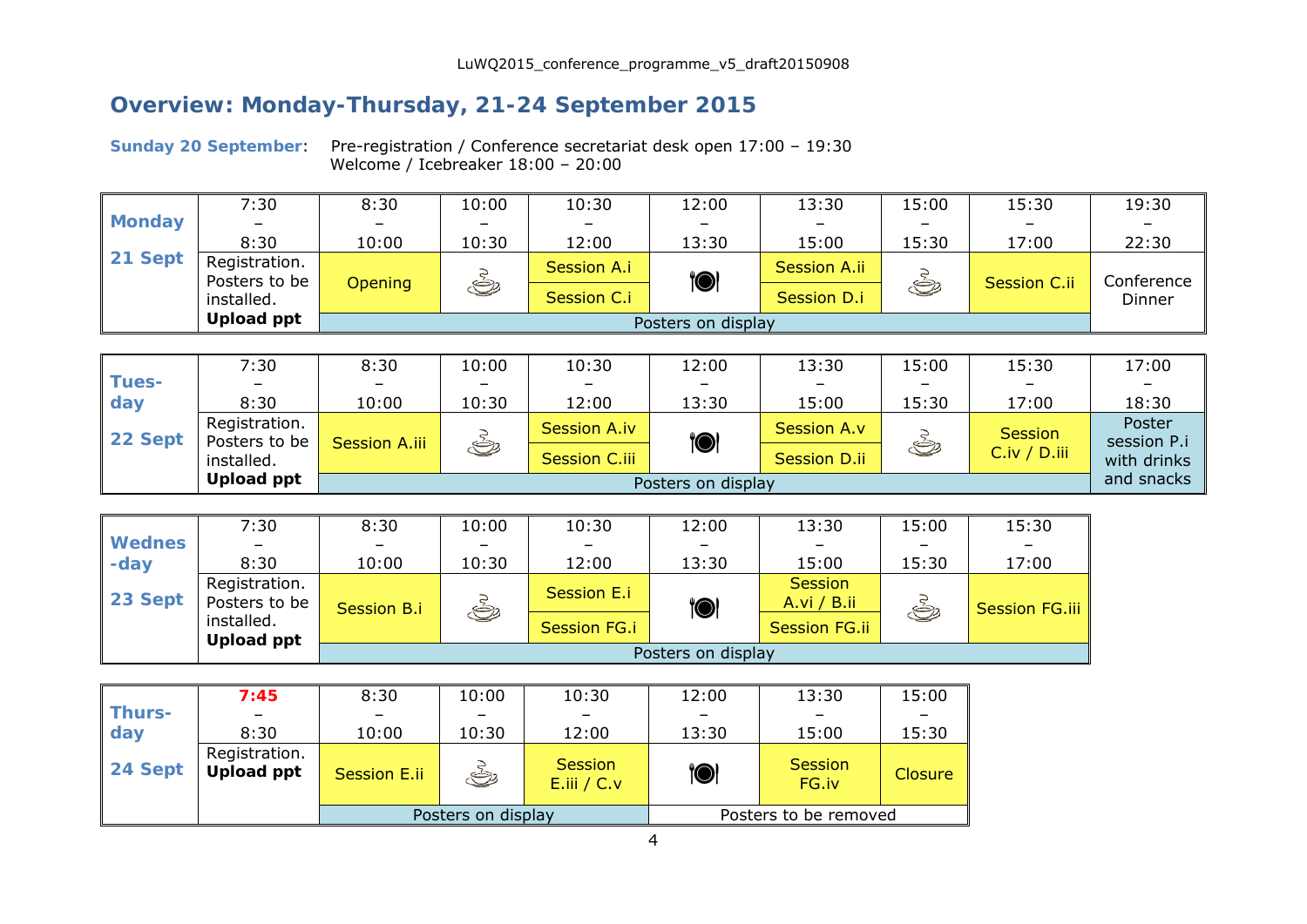#### **Sunday, 20 September 2015**

**Pre-registration** at the venue (*BOKU University, Muthgasse 18, 1180 Vienna*), **Conference secretariat desk open** 17.00-19.30 hours

 *Welcome / Icebreaker, at the BOKU University, 18:00-20:00 hours We kindly request you to register first before joining Welcome / Icebreaker.* 

#### **Monday, 21 September 2015**

07:30 – 08:30 Posters can be installed by presenters in the Poster exhibition area

07:30-17:30 Registration / Conference secretariat desk open **PowerPoint presentations to be uploaded at the conference secretariat desk** 

**Lecture Hall A** 

**Opening of the Conference**

*Chair: Willibald Loiskandl (Austria)* 

8:30 – 9:00 hours Welcome

Welcome on behalf of BOKU by vice rector Prof. Barbara Hinterstoisser

Opening address of the Austrian Water Director Mr. W. Schimon

Some practical issues, Organising Committee, Mr. Karel Kovar

09:00 – 09:30 *Dico Fraters*, Karel Kovar, Brian Kronvang, Roland Stenger: Farming within environmental boundary conditions: Developments and challenges (abstract #000)

09:30 – 10:00 *Nicholas Howden*, F. Worrall, T. Burt, T. Wagener, H. Jarvie, V. Noacco: Human impact on carbon, nitrogen and phosphorus export in the River Thames, UK, from 1867 to 2012 (abstract #181)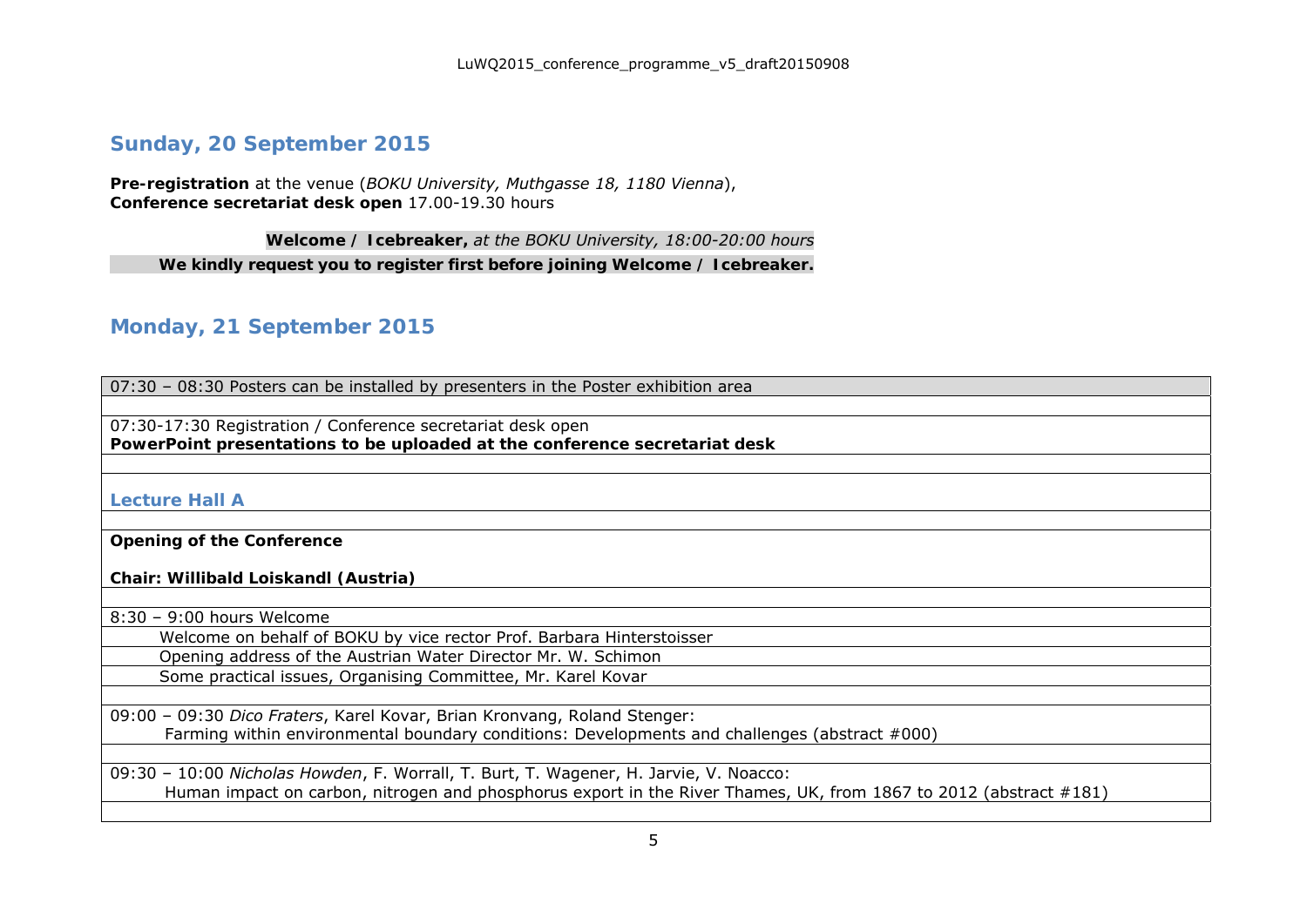| 10:00 - 10:30 Coffee break                                                                                                                                                                                                                               |                                                                                                                                                                                                                                                                 |  |  |  |
|----------------------------------------------------------------------------------------------------------------------------------------------------------------------------------------------------------------------------------------------------------|-----------------------------------------------------------------------------------------------------------------------------------------------------------------------------------------------------------------------------------------------------------------|--|--|--|
| <b>Lecture Hall A</b>                                                                                                                                                                                                                                    | <b>Lecture Hall B</b>                                                                                                                                                                                                                                           |  |  |  |
| Session A.i Increasing system knowledge                                                                                                                                                                                                                  | Session C.i Assessment of national policy                                                                                                                                                                                                                       |  |  |  |
|                                                                                                                                                                                                                                                          |                                                                                                                                                                                                                                                                 |  |  |  |
| Chairs: Roland Stenger (New Zealand) and                                                                                                                                                                                                                 | Chairs: Jaap Schröder (NL) and                                                                                                                                                                                                                                  |  |  |  |
| <b>Pavel Rosendorf (Czech Republic)</b>                                                                                                                                                                                                                  | <b>Chantal Gascuel-Odoux (France)</b>                                                                                                                                                                                                                           |  |  |  |
| 10:30 - 10:45 H. Brielmann, F. Humer, J. Grath, O. Gabriel, C.<br>Schilling:                                                                                                                                                                             | 10:30 - 10:45 Dalgaard, M. Graversgaard, N.J. Hutchings, I.S.<br>Kristensen, J.E. Olesen, B. Hansen, B. Hasler, O. Hertel, M.                                                                                                                                   |  |  |  |
| Tile drainage monitoring $-$ a complementary tool to assess                                                                                                                                                                                              | Termansen, B.H. Jacobsen, B. Kronvang, J.K. Schjørring, H. Vejre:                                                                                                                                                                                               |  |  |  |
| agricultural measures aiming to reduce nitrate emissions to<br>surface and groundwater? (abstract #093)                                                                                                                                                  | Policy effects, challenges and future solution scenarios for improved N<br>management and N efficiency in Denmark (abstract #090)                                                                                                                               |  |  |  |
| 10:45 - 11:00 A. Musolff, C. Schmidt, J.H. Fleckenstein:<br>A top down analysis of controls for catchment nutrient export<br>(abstract $#091$ )                                                                                                          | 10:45 - 11:00 A.L. Højberg, L. Troldborg, H. Tornbjerg, J. Windolf, G.<br>Blicher-Mathiesen, H. Thodsen, B. Kronvang, Ch.D. Børgensen:<br>Development of a Danish national nitrogen model - input to a new<br>spatial differentiated regulation (abstract #187) |  |  |  |
| 11:00 - 11:15 J.R. Poulsen, N.B. Ovesen, H. Tornbjerg, S.E.<br>Larsen, J. Windolf, S.K. Hvid, K. Piil, B. Kronvang:<br>A new monitoring approach in streams for detection of N<br>emissions from agricultural areas to surface waters (abstract<br>#127) | 11:00 - 11:15 M. Andjelov, R. Kunkel, J. Susin, J. Uhan, F. Wendland:<br>Modelling and management of nitrate inputs into groundwater and<br>surface water in Slovenia (abstract #049)                                                                           |  |  |  |
| 11:15 - 11:30 A. de Goffau, E. Buis, L.J.M. Boumans, D. Fraters:                                                                                                                                                                                         | 11:15 - 11:30 M. Strokal, C. Kroeze, M. Wang, L. Li, S. Luan, H.                                                                                                                                                                                                |  |  |  |
| Seasonal variation in leaching water quality in the Sand region of                                                                                                                                                                                       | Wang, S. Yang, Y. Zhang:                                                                                                                                                                                                                                        |  |  |  |
| the Netherlands (abstract #062)                                                                                                                                                                                                                          | Sub-basin scale modelling of nitrogen and phosphorus export by rivers<br>to coastal waters of China (abstract #032)                                                                                                                                             |  |  |  |
| 11:30 - 11:45 L. Buckthought, K. Meijer:                                                                                                                                                                                                                 | 11:30 - 11:45 T. D'heygere, M. Van Opstal, J. Diels, M. Tits, T.                                                                                                                                                                                                |  |  |  |
| Addressing high nitrate concentrations in surface and                                                                                                                                                                                                    | Coussement, A. Elsen:                                                                                                                                                                                                                                           |  |  |  |
| groundwater in Auckland, New Zealand (abstract #055)                                                                                                                                                                                                     | Modelling scenarios in ArcNEMO in preparation for European<br>legislation: A policy perspective (abstract #095)                                                                                                                                                 |  |  |  |
| 11:45 - 12:00 R. Singh, A. Rivas, A. Elwan, D.J Horne, L. Burkitt,                                                                                                                                                                                       | 11:45 - 12:00 P. Groenendijk, L. Renaud:                                                                                                                                                                                                                        |  |  |  |
| J. Roygard, A. Matthews, B. Clothier, M. Hedley:                                                                                                                                                                                                         | Distinguishing between the effects of fertilizer policy and weather                                                                                                                                                                                             |  |  |  |
| Assessment of nitrogen attenuation in the subsurface                                                                                                                                                                                                     | variations on nitrate concentrations and loads to surface water in the                                                                                                                                                                                          |  |  |  |
| environment of Manawatu River catchment, New Zealand                                                                                                                                                                                                     | Netherlands (abstract #167)                                                                                                                                                                                                                                     |  |  |  |
| (abstract $#246$ )                                                                                                                                                                                                                                       |                                                                                                                                                                                                                                                                 |  |  |  |
|                                                                                                                                                                                                                                                          |                                                                                                                                                                                                                                                                 |  |  |  |
| $12:00 - 13:30$ Lunch                                                                                                                                                                                                                                    |                                                                                                                                                                                                                                                                 |  |  |  |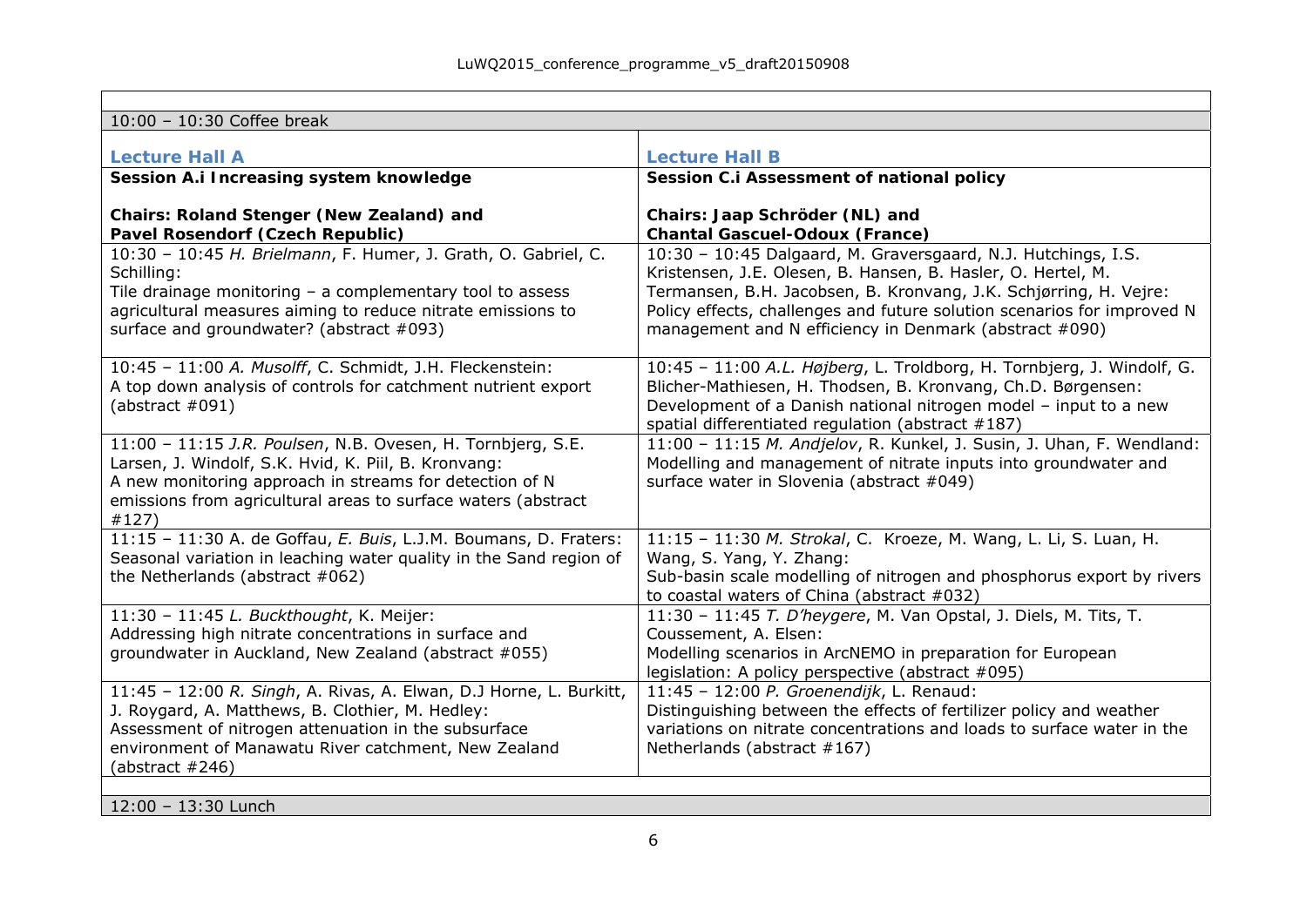| <b>Lecture Hall A</b>                                                                                                                                                                                                                                                      | <b>Lecture Hall B</b>                                                                                                                                                                                                                                                                     |
|----------------------------------------------------------------------------------------------------------------------------------------------------------------------------------------------------------------------------------------------------------------------------|-------------------------------------------------------------------------------------------------------------------------------------------------------------------------------------------------------------------------------------------------------------------------------------------|
| Session A.ii Increasing system knowledge                                                                                                                                                                                                                                   | Session D.i Field research and data interpretation                                                                                                                                                                                                                                        |
| Chairs: Patricia Chambers (Canada) and<br>István Sisàk (Hungary)                                                                                                                                                                                                           | Chairs: Miguel Quemada (Spain) and<br>Gitte Blicher-Mathiesen (Denmark)                                                                                                                                                                                                                   |
| 13:30 - 13:45 A.L. Hansen, D. Gunderman, X. He, J.Ch.<br>Refsgaard:<br>Uncertainty assessment of spatially distributed nitrate reduction<br>potential in groundwater using multiple geological realizations<br>(abstract $#039$ )                                          | 13:30 - 13:45 H. Malherbe, M. Gebel, S. Pauleit, C. Lorz:<br>Potential impacts of land use on ecosystem services along the<br>southern coast, South Africa (abstract #031)                                                                                                                |
| 13:45 - 14:00 L.J.M. Boumans, D. Fraters, A. de Goffau:<br>Denitrification in shallow groundwater at dairy farms in the Sand<br>region of the Netherlands; result of 20 years of monitoring<br>(abstract $#025$ )                                                          | 13:45 - 14:00 G. Fraser, K. Rohde, K. McDuffie, M. Silburn, B.<br>Packett:<br>Using a climate forecast system to reduce dissolved inorganic nitrogen<br>runoff to the Great Barrier Reef (abstract #122)                                                                                  |
| 14:00 - 14:15 A. Hooijboer, C. Daatselaar, D. Fraters, E. Buis,<br>L.J.M. Boumans, C. de Jong:<br>Nitrate leaching from dairy farms in the Sand region in the<br>Netherlands: Causes for higher nitrate leaching from maize land<br>than from grassland (abstract $#063$ ) | 14:00 - 14:15 K. Bunzel, R. Schaefer, D. Thraen, M. Kattwinkel:<br>Aquatic ecosystems under increasing pressure? Energy crops and<br>pesticide contamination of streams (abstract #184)                                                                                                   |
| 14:15 - 14:30 B. Brauns, P.L. Bjerg, X. Song, R. Jakobsen:<br>Nutrient exchange between surface water and shallow<br>groundwater and degradation pathways of nitrogen species in the<br>North China Plain (abstract #203)                                                  | 14:15 - 14:30 M. Cetin, H. Ibrikci, M. Ucan, H. Sagir, M. Fink, E.<br>Karnez, T. Nagano, S. Berberoglu, J. Kubota, M.S. Golpinar:<br>Quantifying temporal changes of nitrate loads in intensively used<br>agricultural landscapes of the semiarid Mediterranean Turkey (abstract<br>#142) |
| 14:30 - 14:45 P.L Carey, K.C. Cameron, D.H. Jie:<br>Crop recovery of labelled-15N urinary nitrogen following<br>simulated winter forage grazing (abstract #158)                                                                                                            | 14:30 - 14:45 M. Alonso-Ayuso, J.L. Gabriel, M. Quemada:<br>The kill date as a management tool to increase cover crops benefits in<br>water quality and nitrogen recycling (abstract #076)                                                                                                |
| 14:45 - 15:00 N. Surdyk, L. Gourcy, N. Baran, J. Picot:<br>Study of nitrate transfer in the unsaturated zone of two<br>agricultural plots (northern France) (abstract #141)                                                                                                | $14:45 - 15:00$<br><void be="" by="" chairs="" session="" slot,="" to="" used=""></void>                                                                                                                                                                                                  |
|                                                                                                                                                                                                                                                                            |                                                                                                                                                                                                                                                                                           |
| 15:00 - 15:30 Coffee break                                                                                                                                                                                                                                                 |                                                                                                                                                                                                                                                                                           |
|                                                                                                                                                                                                                                                                            |                                                                                                                                                                                                                                                                                           |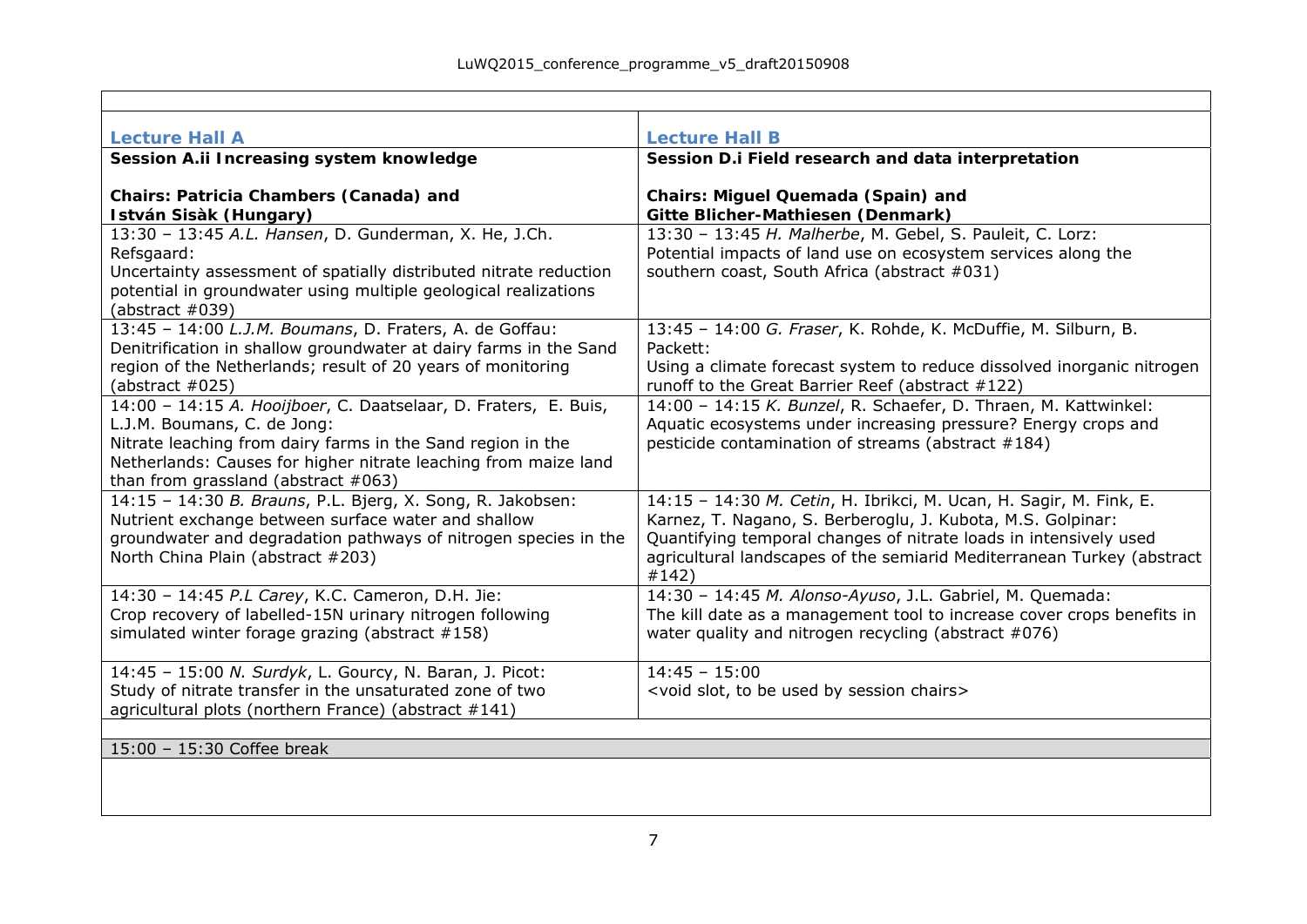#### **Lecture Hall A.1**

#### **Session C.ii Assessment of national policy**

#### *Chairs: Brian Kronvang (Denmark) and Ralf Eppinger (Belgium)*

15:30 – 16:00 *Frank Wendland*, L. Keller, R. Kunkel, F. Koch, P. Kuhr, B. Tetzlaff: Nitrogen reduction requirements to reach quality targets for groundwater and the marginal Sea and the effectiveness of wellestablished agricultural nitrogen reduction measures in the Federal State of Mecklenburg-Vorpommern (Germany) (abstract #034)

16:00 – 16:20 *Marco Acutis*, S. Motta, L. Alfieri, M.E. Chiodini, A. Giussani, A. Perego, M. Sanna, S. Brenna: Phosphorus monitoring and modelling in Lombardy region, Italy (abstract #186)

16:20 – 16:40 *Marianne Bechmann*, G. Blicher-Mathiesen, K. Kyllmar, A. Iital, A. Lagzdins, T. Salo:

Nitrogen application and its effect on water quality in small agricultural streams (abstract  $\#052$ )

16:40 – 17:00 *Rüdiger Wolter*:

Review of the German EU-Nitrate-Monitoring-Network (abstract #199)

**End of presentations of Monday, 21 September 2015**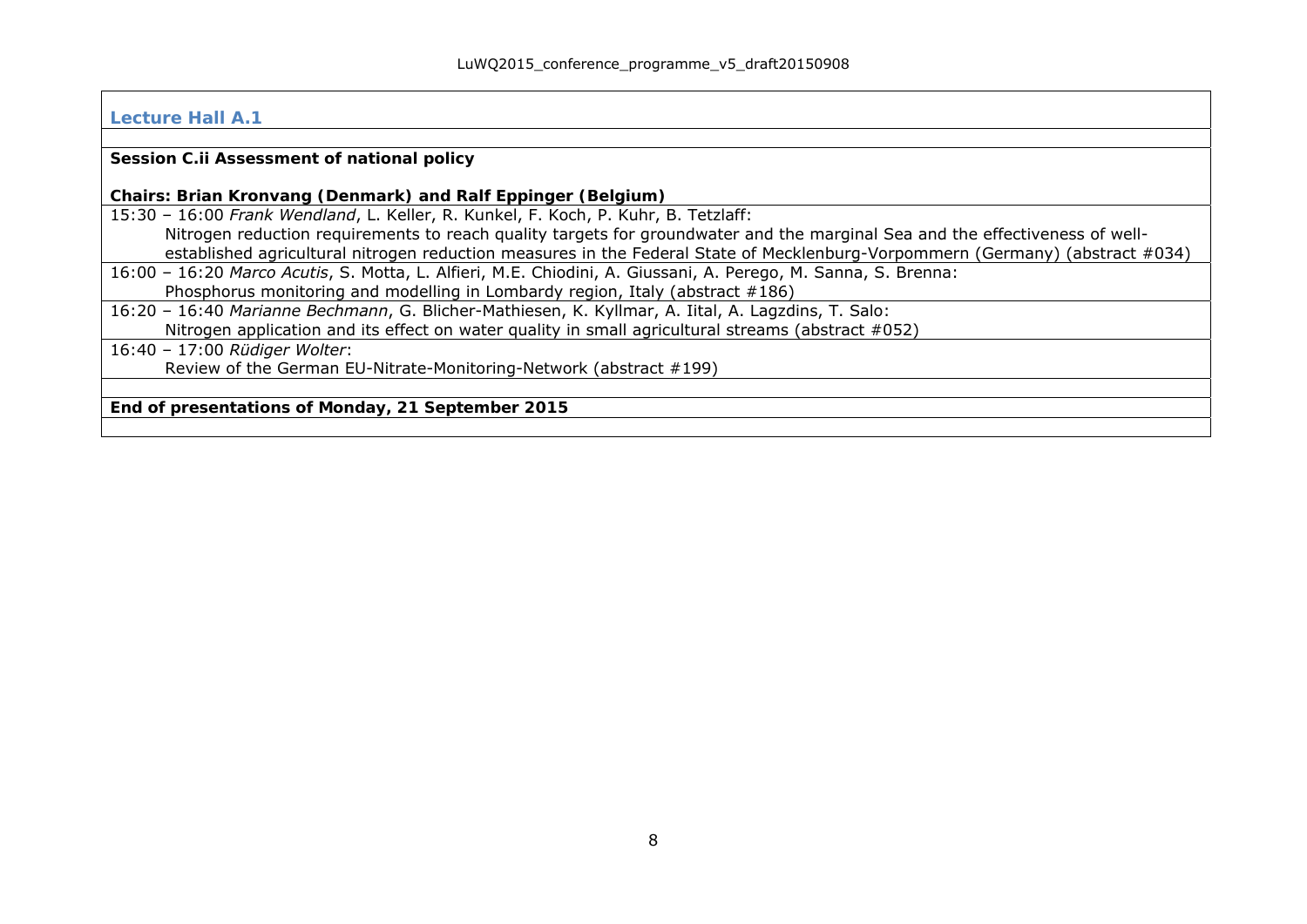#### **19.30-22.30 Conference Dinner**

Vienna City Hall (Rathaus) Entrance at Lichtenfelsgasse 2, Feststiege II, 2nd Floor 1010 Vienna

**The hall (Wappensal) for the conference dinner (inside the Rathaus) will be open from 19:15 hours.** 

The dinner starts at 19:30 and will end at about 22:30 hours.

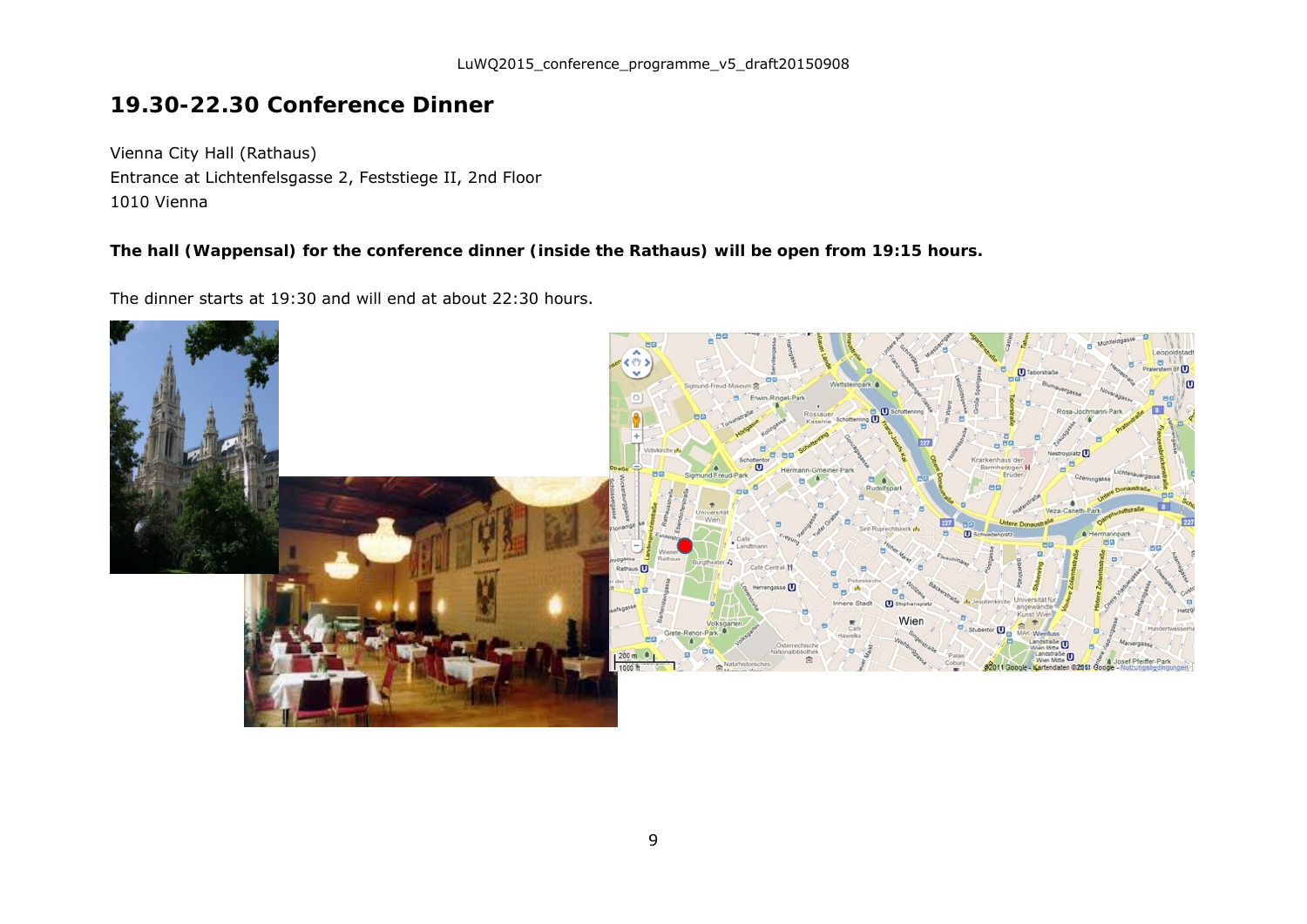#### **Tuesday, 22 September 2015**

07:30 – 08:30 Posters can be installed by presenters in the Poster exhibition area

07:30-17:30 Registration / Conference secretariat desk open **PowerPoint presentations to be uploaded at the conference secretariat desk** 

**Lecture Hall A** 

**Session A.iii Increasing system knowledge** 

*Chairs: Ralf Eppinger (Belgium) and Frank Coale (USA)* 

08:30 – 09:00 *Roland Stenger*, J. Clague, S. Woodward, U. Morgenstern, T. Clough: Multi-pronged approach to elucidate nitrate attenuation in shallow groundwater (abstract #067)

09:00 – 09:20 *Pavel Rosendorf*, D. Fiala, L. Ansorge, T. Dostál, J. Krasa, V. Zahrádka: Pollution sources apportionment by dissolved phosphorus emissions: An appropriate benchmark of their contribution to the reservoirs eutrophication (abstract #136)

09:20 – 09:40 *István Sisák*:

GLM analyses of field and large laboratory plot experiments and their use to calibrate surface phosphorus load model for the watershed of Lake Balaton (abstract #152)

09:40 – 10:00 *Patricia Chambers*, K. Rattan, J.M. Culp: Seasonal variation in nutrient export from agriculturally-dominated watersheds in the northern Great Plains, Canada (abstract #145)

10:00 – 10:30 Coffee break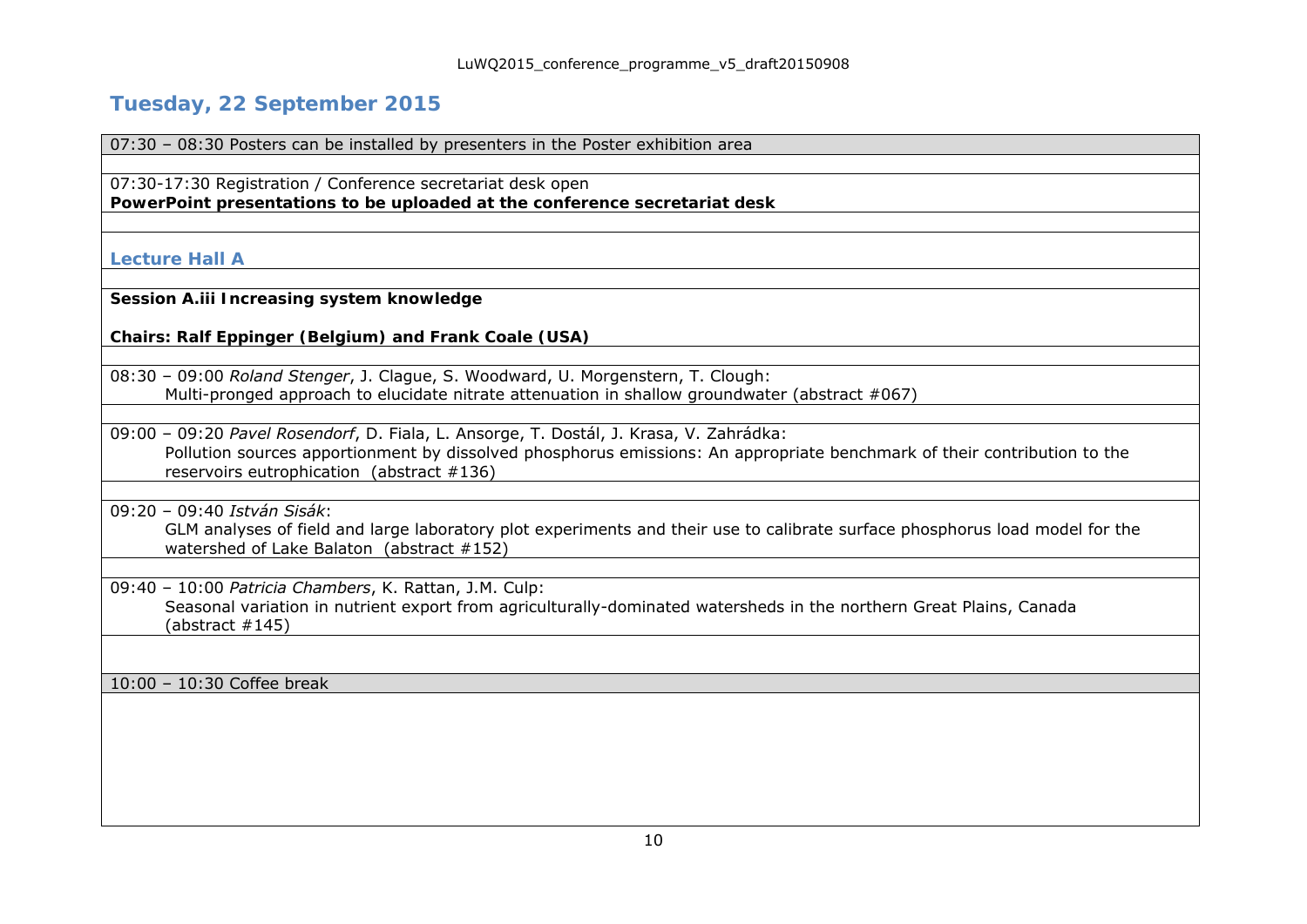| <b>Lecture Hall A1</b>                                                              | <b>Lecture Hall B</b>                                                               |
|-------------------------------------------------------------------------------------|-------------------------------------------------------------------------------------|
| Session A.iv Increasing system knowledge                                            | Session C.iii Assessment of national policy                                         |
| Chairs: Esther Wattel (NL) and                                                      | Chairs: Rüdiger Wolter (Germany) and                                                |
| Lærke Thorling (Denmark)                                                            |                                                                                     |
|                                                                                     | <b>Miguel Quemada (Spain)</b>                                                       |
| 10:30 - 10:45 M. Samhaber, M. Kuderna, E. Klaghofer:                                | 10:30 - 10:45 J. Rozemeijer, J. de Weert, J. Klein, E. Roex:                        |
| Identifying sources of phosphorus immission into the Lake                           | Two monitoring networks in agriculture dominated waters in the                      |
| Mondsee from the catchment of the Fuschler Ache (abstract                           | Netherlands for assessing the effectiveness of national and European                |
| #081)                                                                               | legislation on nutrient and Plant Protection Product application                    |
|                                                                                     | (abstract #082)                                                                     |
| 10:45 - 11:00 C.H. Bolster, P.A. Vadas, D. Boykin:                                  | 10:45 - 11:00 H. Kupfersberger, G. Klammler, G. Rock, J. Draxler:                   |
| Model parameter uncertainty analysis for an annual field-scale P                    | Evaluation of measures to reduce groundwater nitrate concentrations                 |
| loss model (abstract #094)                                                          | by coupled regional groundwater modelling (abstract #123)                           |
| 11:00 - 11:15 B. van der Grift, J. Griffioen, L.A. Osté, P.P.                       | 11:00 - 11:15 G.M.C.M. Janssen, T. Kroon, F. van der Bolt, P.                       |
| Schot, M.J. Wassen, T. Behrends:                                                    | Groenendijk:                                                                        |
| Building towards a conceptual model for phosphorus transport in                     | A nationwide 3D groundwater solute transport model for policy                       |
| lowland catchments (abstract #170)                                                  | evaluations in the Netherlands (abstract #192)                                      |
| 11:15 - 11:30 S. Baken, E. Smolders:                                                | 11:15 - 11:30 M. Tits, M. Van Opstal, T. D'heygere, J. Diels, A. Elsen:             |
| Phosphorus sequestration by oxidizing iron in groundwater fed                       | Use of a fertiliser allocation model for the evaluation of impact of farm           |
| catchments (abstract #232)                                                          | practices and policy measures on fertiliser use, nitrate residues and               |
|                                                                                     | nitrate leaching (abstract #087)                                                    |
| $11:30 - 11:45$ T. Mansfeldt:                                                       | 11:30 - 11:45 H.H. Luesink, T.J. de Koeijer, P. Groenendijk, L.V.                   |
| Mobilization of nickel in a German aquifer induced by industrial                    | Renaud:                                                                             |
| agriculture? (abstract #153)                                                        | Assessment of the Fifth Nitrate Action Programme on the use of                      |
|                                                                                     | animal manure and the water quality (abstract $#116$ )                              |
| 11:45 - 12:00 <void be="" by="" chairs="" session="" slot,="" to="" used=""></void> | 11:45 - 12:00 <void be="" by="" chairs="" session="" slot,="" to="" used=""></void> |
|                                                                                     |                                                                                     |

12:00 – 13:30 Lunch

| <b>Lecture Hall A</b>                                    | <b>Lecture Hall B</b>                                              |
|----------------------------------------------------------|--------------------------------------------------------------------|
| Session A.v Increasing system knowledge                  | Session D.ii Field research and data interpretation                |
| <b>Chairs: Nicholas Howden (United Kindom) and</b>       | Chairs: Chantal Gascuel-Odoux (France) and                         |
| <b>Frank Wendland (Germany)</b>                          | Hans Peter Broers (NL)                                             |
| 13:30 - 13:45 M. Wang, C. Kroeze, L. Ma, X. Liu:         | 13:30 - 13:45 M. Biddulph, A.L. Collins, I.D.L. Foster, N. Holmes: |
| Nitrogen and phosphorus use efficiencies in agricultural | Testing the efficacy of on-farm pollution mitigation measures in   |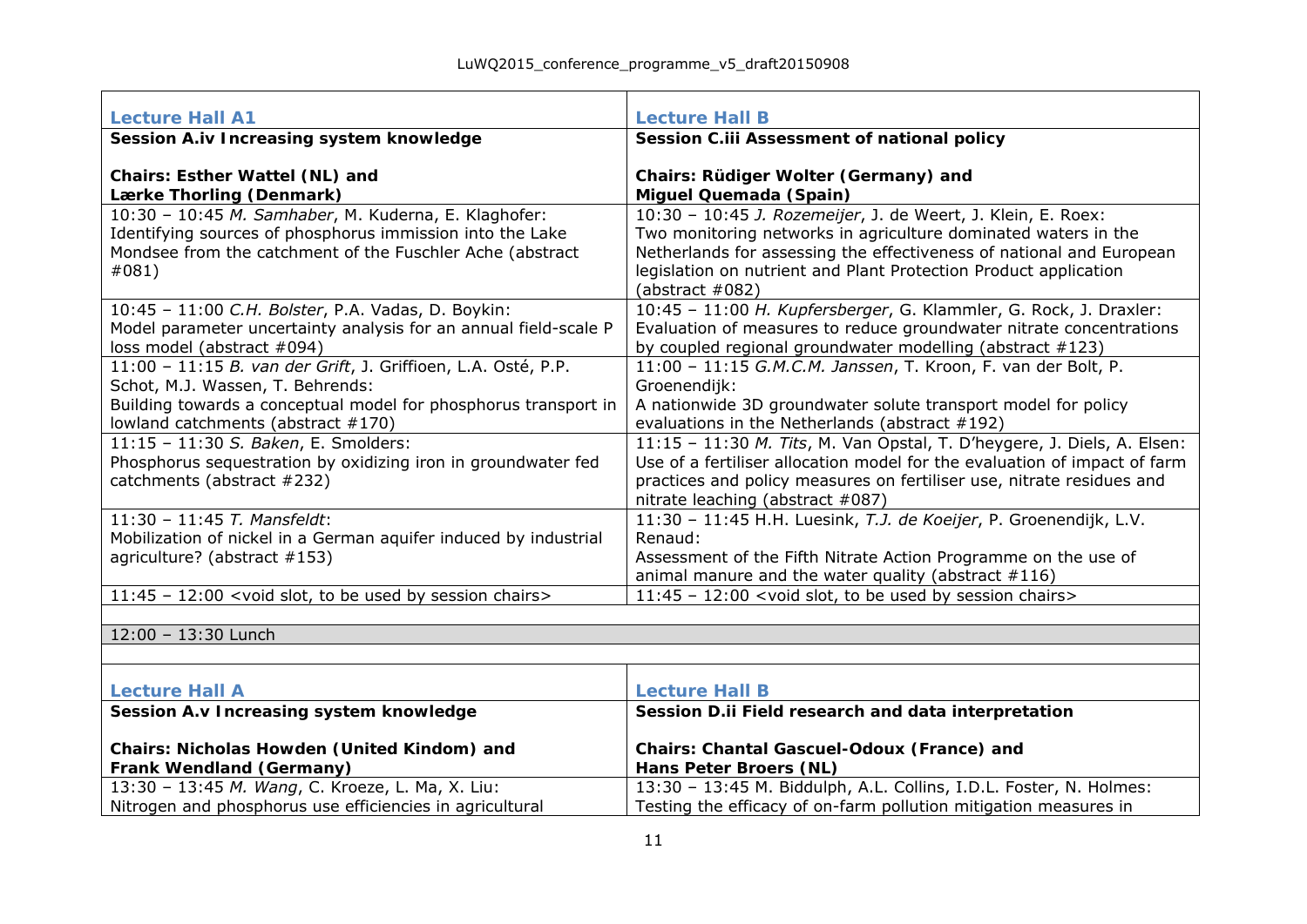| production and their effects on water pollution in China<br>(abstract #037)                                                                                                                   | agricultural catchments of the Hampshire Avon Demonstration Test<br>Catchment (abstract #026)                                                                                                                                                     |
|-----------------------------------------------------------------------------------------------------------------------------------------------------------------------------------------------|---------------------------------------------------------------------------------------------------------------------------------------------------------------------------------------------------------------------------------------------------|
| 13:45 - 14:00 V. Roubeix, P.-A. Danis:                                                                                                                                                        | 13:45 - 14:00 B.F. Quin, G. Bates, A.G. Gillingham:                                                                                                                                                                                               |
| Identifying ecological thresholds for lake physico-chemical<br>parameters influenced by land use (abstract #183)                                                                              | New technologies to reduce nitrate leaching from grazed pastures<br>(abstract $#077$ )                                                                                                                                                            |
| 14:00 - 14:15 R. Della Peruta, A. Keller:<br>Spatially explicit modelling of nutrient and trace element inputs<br>to agricultural soils (abstract $#228$ )                                    | 14:00 - 14:15 R.B. Bryant, A.R. Buda, S.S. Tzilkowski, E.W. Boyer,<br>M.D. King, L.C. Kibet, A.L. Allen, E.B. May:<br>Terrestrial sources of urea to water in a mixed land use watershed:<br>Implications for nitrogen management (abstract #106) |
| 14:15 - 14:30 S. Klatt, E. Haas, D. Kraus, R. Kiese, K.<br>Butterbach-Bahl, P. Kraft, L. Breuer:                                                                                              | 14:15 - 14:30 G. Klammler, J. Fank, H. Kupfersberger, D. Eberdorfer,<br>H. Köstenbauer:                                                                                                                                                           |
| Modelling nutrient transport and greenhouse gas emissions in<br>managed arable soils with a fully coupled hydrology-<br>biogeochemical modelling system at catchment scale (abstract<br>#176) | Lysimeter site Wagna: Comparative assessment between conventional<br>and organic farming regarding water balance, nitrate leaching, crop<br>yield and economic profit (abstract #118)                                                             |
| 14:30 - 14:45 T. Nakayama, S. Maksyutov:                                                                                                                                                      | 14:30 - 14:45 Ch. Weinberger, M. Kuderna, M. Szerencsits, F.                                                                                                                                                                                      |
| How does eutrophication affect biogeochemical cycle change in                                                                                                                                 | Feichtinger:                                                                                                                                                                                                                                      |
| inland waters? (abstract #029)                                                                                                                                                                | Biogas production from cover crops: Assessing effects on water quality<br>in five field experiments in Austria (abstract #088)                                                                                                                    |
| 14:45 - 15:00 P. Stadler, W. Vogl, J. Koschelnik, M. Epp, M.                                                                                                                                  | 14:45 - 15:00 M. Zaman, L.K. Heng:                                                                                                                                                                                                                |
| Lackner, M. Oismüller, M. Kumpan, P. Strauss, R. Sommer, G.<br>Ryzinska-Paier, A.H. Farnleitner, M. Zessner:                                                                                  | The impact of land use changes on soil erosion and the role of nuclear<br>techniques (abstract #280)                                                                                                                                              |
| Dynamics of faecal pollution indicators in surface water draining                                                                                                                             |                                                                                                                                                                                                                                                   |
| an agricultural catchment (abstract #117)                                                                                                                                                     |                                                                                                                                                                                                                                                   |
|                                                                                                                                                                                               |                                                                                                                                                                                                                                                   |
| 15:00 - 15:30 Coffee break                                                                                                                                                                    |                                                                                                                                                                                                                                                   |
|                                                                                                                                                                                               |                                                                                                                                                                                                                                                   |

**Lecture Hall A** 

**Session C.iv / D.iii Assessment of national policy & Field research and data interpretation** 

*Chairs: Johannes Grath (Austria) and Marianne Bechmann (Norway)*

15:30 – 16:00 *Brian Kronvang*, C.Chr. Hoffmann, A. Baattrup-Pedersen, S. Hille, G. Rubæk, G. Heckrath, F. Gertz, H. Jensen, P. Feuerbach, J. Strand, M. Stutter: How can we enhance the ecosystem services provided by buffer strips? (abstract #121)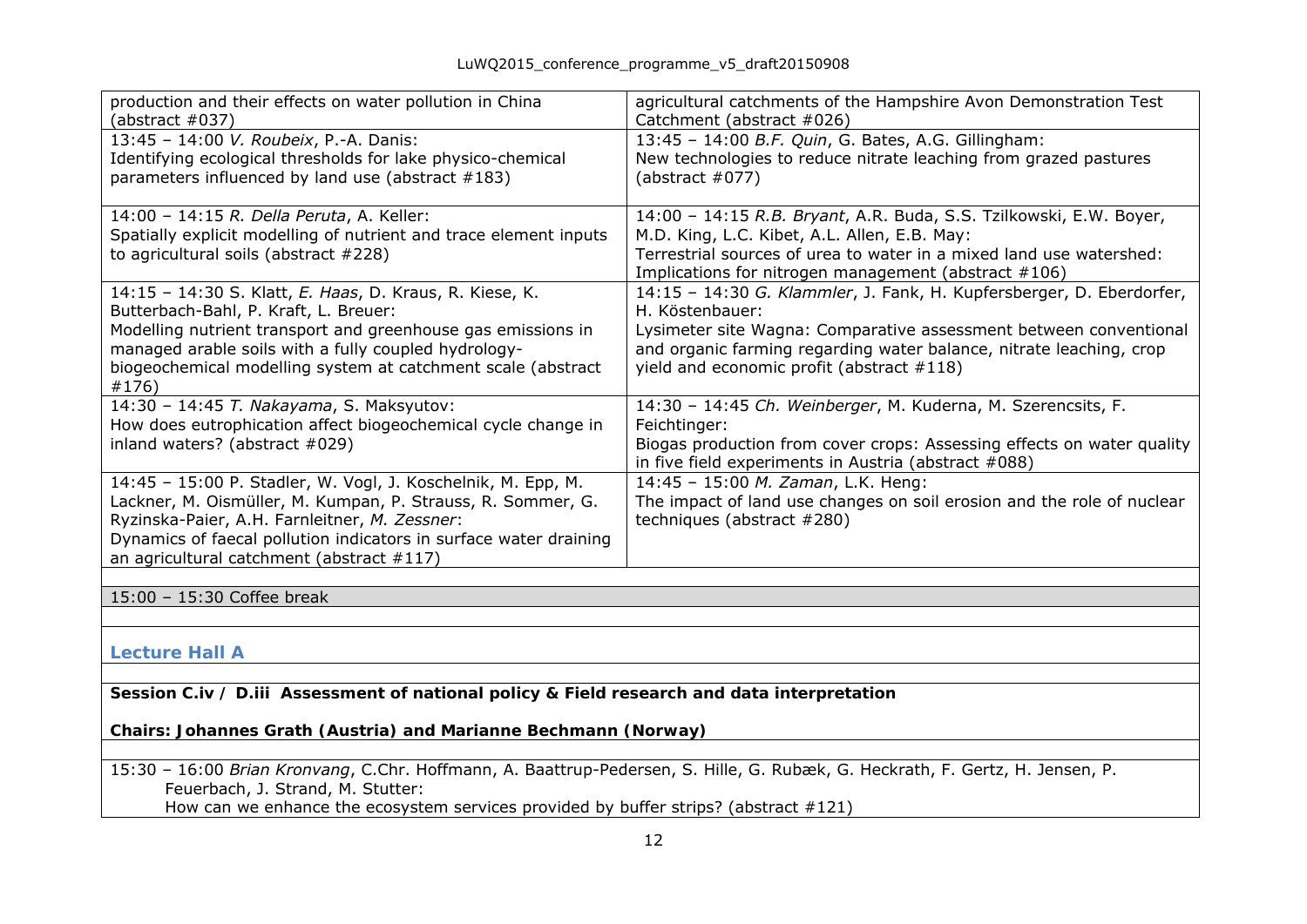| 16:00 - 16:20 Miguel Quemada, J.L. Gabriel:                                                                                                                                                                                                                                               |
|-------------------------------------------------------------------------------------------------------------------------------------------------------------------------------------------------------------------------------------------------------------------------------------------|
| Cover crops versus fallow: Water, nitrogen and salinity integrated for a more sustainable irrigated system (abstract #074)                                                                                                                                                                |
| 16:20 - 16:40 Jaap Schröder, D. Fraters, J.W. Reijs, H.F.M. Aarts, G.L. Velthof:                                                                                                                                                                                                          |
| Implementation of the European Nitrates Directive via soil N surplus-based application standards (abstract #023)                                                                                                                                                                          |
| 16:40 - 17:00 Claudia Heidecke, P. Kreins, A. Wagner, M. Venohr, J. Mahnkopf, P. Kuhr, R. Kunkel, B. Tetzlaff, F. Wendland:<br>Agricultural production and water quality in the Weser River Basin - challenges for the implementation of the Water Framework<br>Directive (abstract #066) |
|                                                                                                                                                                                                                                                                                           |
| 17:00 - 18:30 Session P.i Poster session (with drinks and snacks)                                                                                                                                                                                                                         |
| (authors should attend their posters for technical discussions with interested attendees)                                                                                                                                                                                                 |
|                                                                                                                                                                                                                                                                                           |
| End of presentations of Tuesday, 22 September 2015                                                                                                                                                                                                                                        |
|                                                                                                                                                                                                                                                                                           |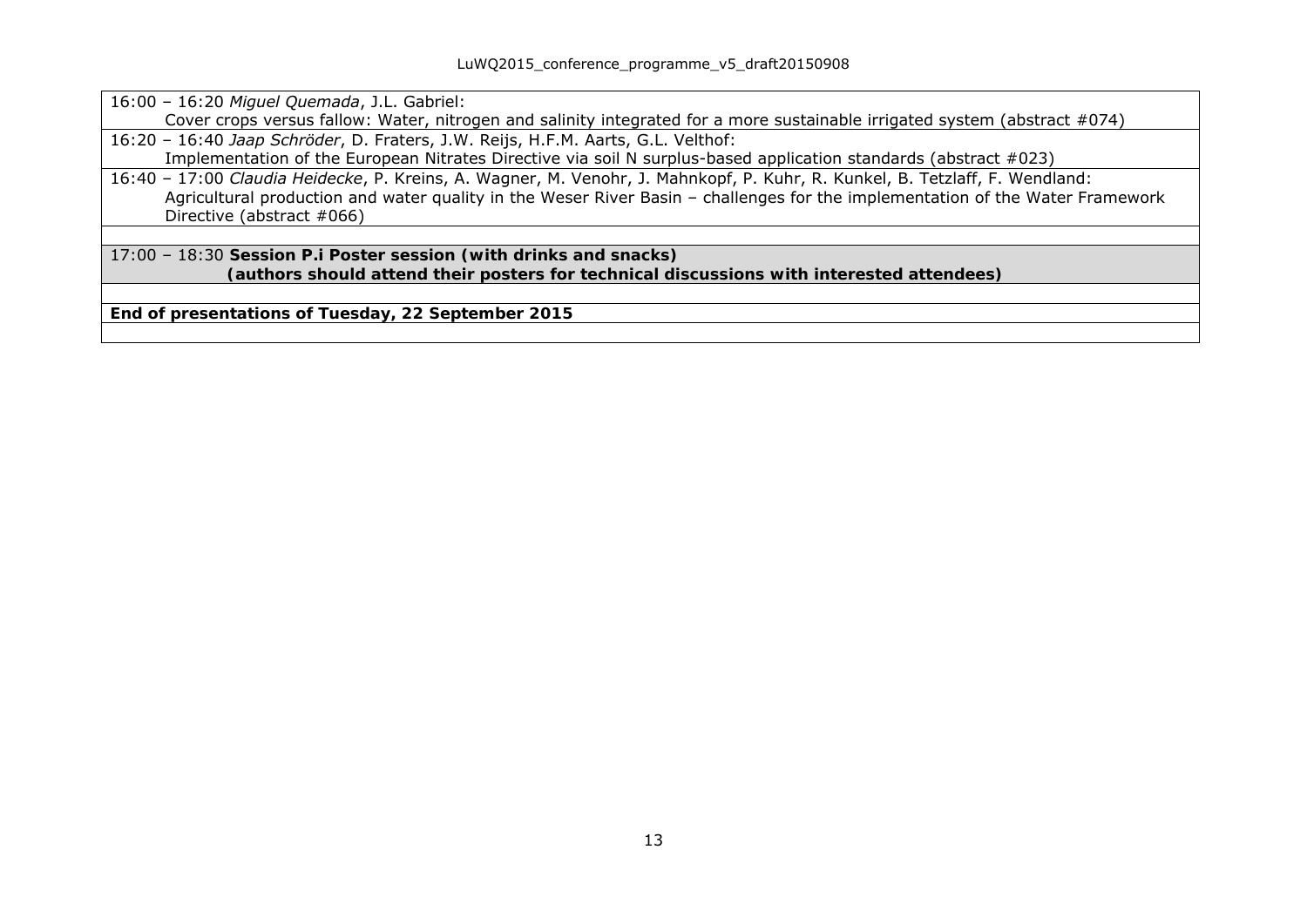#### **Wednesday, 23 September 2015**

07:30 – 08:30 Posters can be installed by presenters in the Poster exhibition area

07:30-17:30 Registration / Conference secretariat desk open **PowerPoint presentations to be uploaded at the conference secretariat desk** 

**Lecture Hall A** 

**Session B.i Impact of climate change and hydrological/weather variability** 

*Chairs: Frank Coale (USA) and Jaap Schröder (the Netherlands)* 

08:30 – 09:00 *Gunnar Lischeid*, C. Lehr, J. Steidl, C. Merz, T. Kalettka, S. Gliege: Will climate change solve the eutrophication problem? (abstract #030)

09:00 – 09:20 A. Eder, F. Feichtinger, G. Blöschl, *Peter Strauss*: Indirect nitrogen losses of managed soils contributing to greenhouse emissions of agricultural areas in Austria: Results from lysimeter studies (abstract #197)

09:20 – 09:40 *W. Towers*, S.M. Dunn, J. Sample, J. McDonald: A pragmatic methodology for horizon scanning of water quality linked to future climate and land use scenarios (abstract #164)

09:40 – 10:00 *H.P. Nachtnebel*, T. Senoner, J. Wesemann, M. Herrnegger: Vulnerability of drinking water resources in a changing environment (abstract #276)

10:00 – 10:30 Coffee break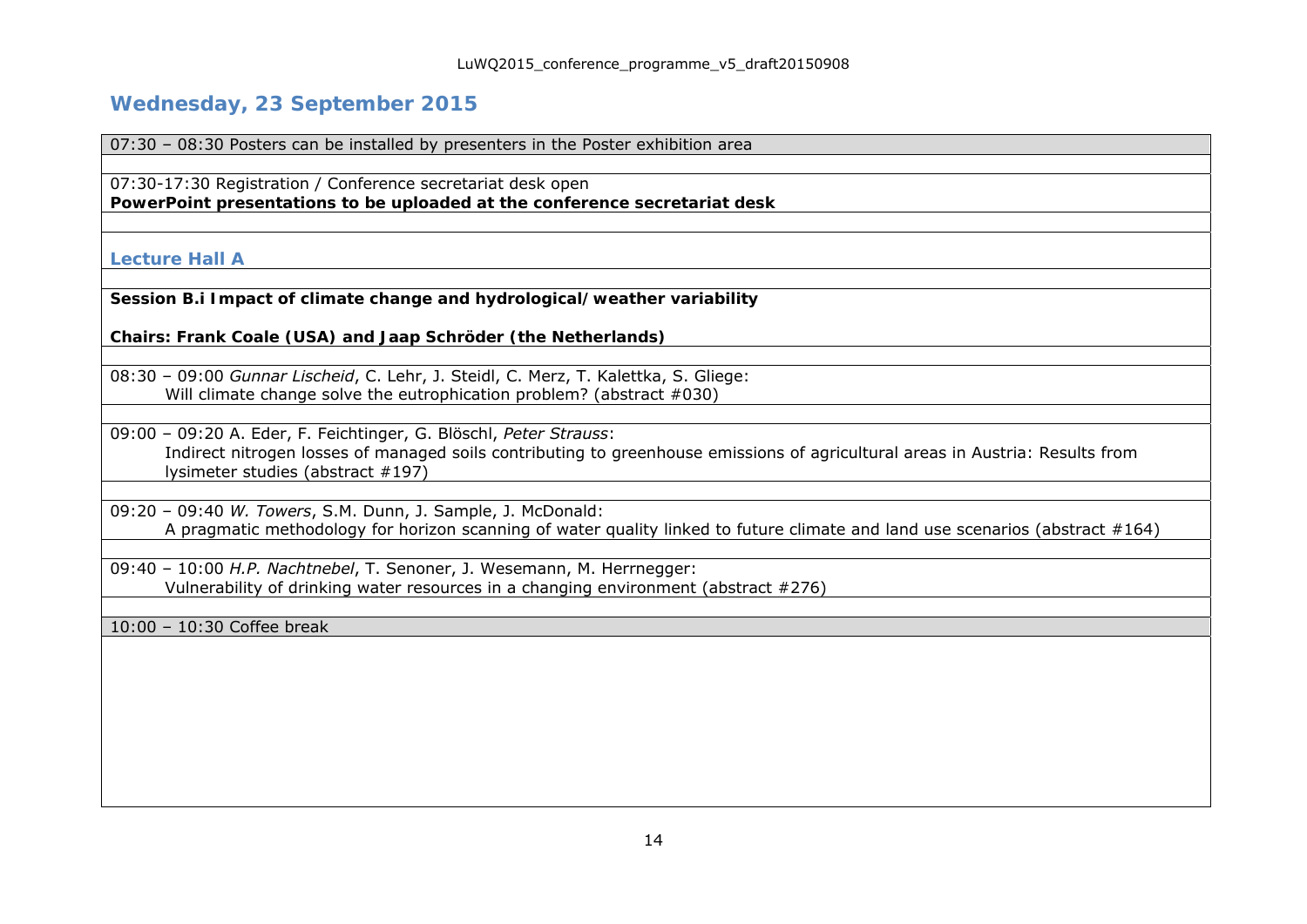| <b>Lecture Hall A</b>                                                                                                                                                     | <b>Lecture Hall B</b>                                                                                                                                                                                                                                                                                                                                         |
|---------------------------------------------------------------------------------------------------------------------------------------------------------------------------|---------------------------------------------------------------------------------------------------------------------------------------------------------------------------------------------------------------------------------------------------------------------------------------------------------------------------------------------------------------|
| <b>Session E.i Managing protected areas</b>                                                                                                                               | Session FG.i Decision-making on Programmes of Measures                                                                                                                                                                                                                                                                                                        |
|                                                                                                                                                                           |                                                                                                                                                                                                                                                                                                                                                               |
| <b>Chairs: Hans Peter Broers (NL) and</b>                                                                                                                                 | Chairs: Ken Taylor (New Zealand) and                                                                                                                                                                                                                                                                                                                          |
| <b>Gunnar Lischeid (Austria)</b>                                                                                                                                          | <b>Frank Wendland (Germany)</b>                                                                                                                                                                                                                                                                                                                               |
| 10:30 - 10:45 T. Constant, A. Lioeddine, S. Charrière, Y.<br>Emsellem:<br>Use of modelling to protect, plan and manage water resources<br>catchment areas (abstract #080) | 10:30 - 10:45 K. Piil, S.K. Hvid, H.S. Østergaard, F. Gertz, L.<br>Knudsen, B. Kronvang, J.B. Poulsen, G. Blicher-Mathiesen, J. Windolf,<br>C.D. Børgesen, C. Kjærgaard, B.V. Iversen, A.L. Højbjerg, H. de<br>Jonge, P. Mortensen:<br>An emission-based approach for regulation of nitrogen loss from<br>agricultural land to surface waters (abstract #124) |
| 10:45 - 11:00 J. Farlin, T. Galle, M. Bayerle, D. Pittois, T. Schaul:                                                                                                     | 10:45 - 11:00 F. Amery, D. Doody, D.P. Wall, P.J. A. Withers, O.                                                                                                                                                                                                                                                                                              |
| Predicting the evolution of pesticide metabolite in spring water by                                                                                                       | Schoumans:                                                                                                                                                                                                                                                                                                                                                    |
| combining laboratory tests, field sampling and numerical                                                                                                                  | Towards effective legislation to mitigate the impact of soil P on                                                                                                                                                                                                                                                                                             |
| simulations (abstract #083)                                                                                                                                               | waterbodies in NW European agriculture (abstract #098)<br>11:00 - 11:15 B. Osterburg, S. Klages:                                                                                                                                                                                                                                                              |
| 11:00 - 11:15 T. Diez, S. Six, A. Vandenbohede, B. Van<br>Limbergen:                                                                                                      | Evaluation of the German Fertilization Ordinance and                                                                                                                                                                                                                                                                                                          |
| Intensive land use and protection of drinking water sources in<br>Flanders: A bridge over troubled water (abstract #053)                                                  | recommendations for better implementation (abstract #202)                                                                                                                                                                                                                                                                                                     |
| 11:15 - 11:30 F. Vernier, O. Leccia, J.-M. Lescot, S. Minette, A.                                                                                                         | 11:15 - 11:30 M.C. Robson, K.J.W. Taylor, R. Ford, I. Brown, V.O.                                                                                                                                                                                                                                                                                             |
| Miralles, G. Molla, C. Scordia, K. Tinland:                                                                                                                               | Snow, R. Williams, H. Brown, L. Lilburne, I. Pinxterhuis:                                                                                                                                                                                                                                                                                                     |
| Organizing the information for the management of protected                                                                                                                | The matrix of good management project: Co-produced science for                                                                                                                                                                                                                                                                                                |
| areas at embedded scales: An approach by scenario using data<br>warehousing (abstract #104)                                                                               | policy (abstract #160)                                                                                                                                                                                                                                                                                                                                        |
| 11:30 - 11:45 J. Bloodworth, I. Holman, P. Burgess, S. Gillman,                                                                                                           | 11:30 - 11:45 A. de Goffau, D. Fraters, P.A.I. Ehlert, W.J. Chardon:                                                                                                                                                                                                                                                                                          |
| P. Brown, Z. Frogbrook:                                                                                                                                                   | Sulphate, a new potential threat to surface water and groundwater                                                                                                                                                                                                                                                                                             |
| Selecting and targeting best management practices for multiple                                                                                                            | quality (abstract #060)                                                                                                                                                                                                                                                                                                                                       |
| pollutants in a drinking water supply catchment using the                                                                                                                 |                                                                                                                                                                                                                                                                                                                                                               |
| CaRPoW modelling framework (abstract #101)                                                                                                                                |                                                                                                                                                                                                                                                                                                                                                               |
| 11:45 - 12:00 Y. Li, Z. Zhang, Y. Fei, S. Meng:                                                                                                                           | 11:45 - 12:00 R. Koeck, H.P. Nachtnebel, E. Hochbichler, H. Siegel:                                                                                                                                                                                                                                                                                           |
| Study on the quality and pollution characteristics of groundwater                                                                                                         | Strategic policy development for the protection of drinking water in                                                                                                                                                                                                                                                                                          |
| in Hutuo River alluvial plain in North China Plain (abstract #017)                                                                                                        | Austria (abstract #277)                                                                                                                                                                                                                                                                                                                                       |
| 12:00 - 13:30 Lunch                                                                                                                                                       |                                                                                                                                                                                                                                                                                                                                                               |
|                                                                                                                                                                           |                                                                                                                                                                                                                                                                                                                                                               |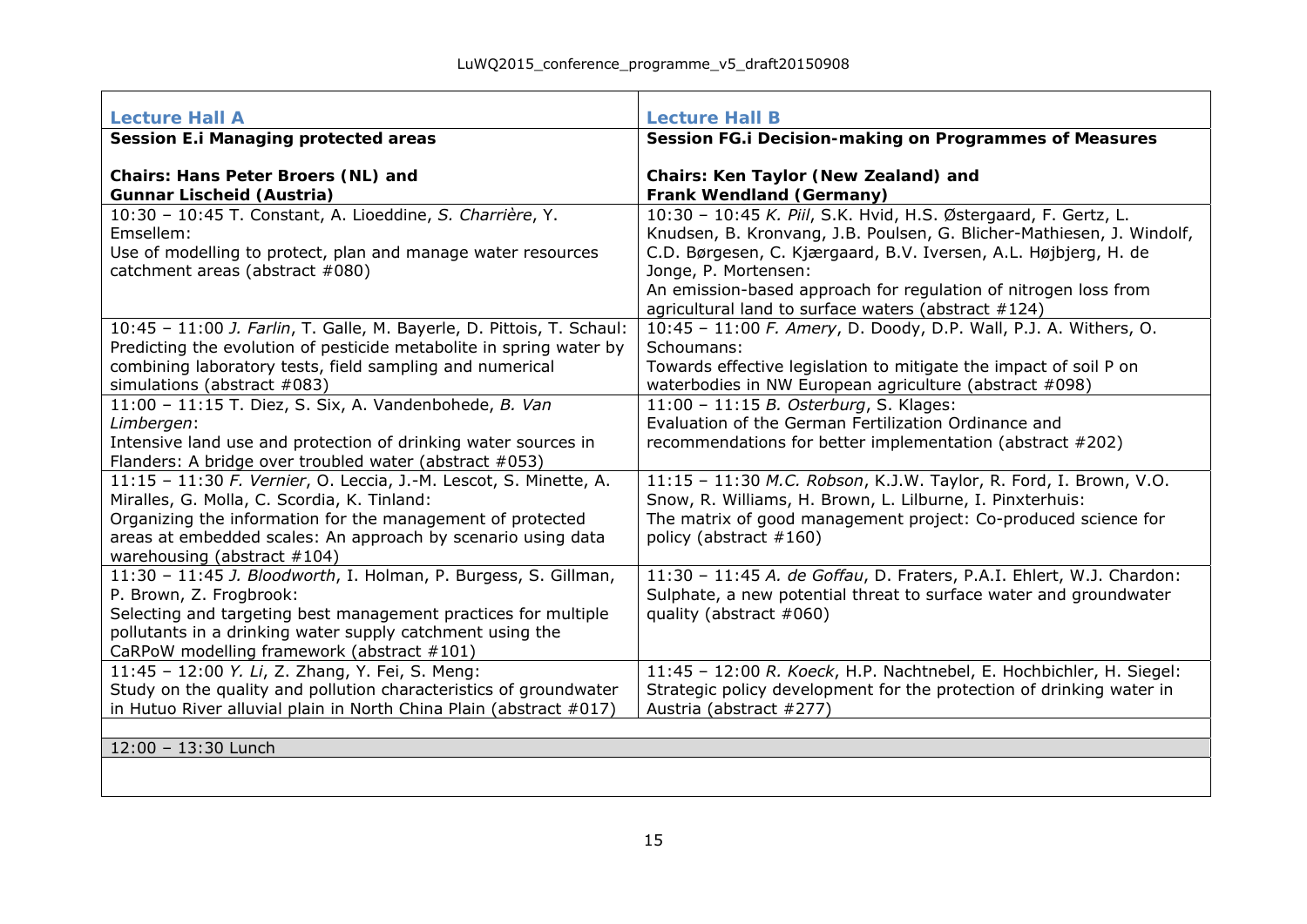| <b>Lecture Hall A</b>                                             | <b>Lecture Hall B</b>                                                 |
|-------------------------------------------------------------------|-----------------------------------------------------------------------|
| Session A.vi/B.ii Increasing system knowledge and Impact          | Session FG.ii Implementation of Programmes of Measures                |
| of climate change and hydrological/weather variability            |                                                                       |
|                                                                   |                                                                       |
| Chairs: Roland Stenger (New Zealand) and                          | Chairs: Marianne Bechmann (Norway) and                                |
| Johannes Grath (Austria)                                          | <b>Esther Wattel (NL)</b>                                             |
| 13:30 - 13:45 C. de Jong, L.J.M. Boumans:                         | 13:30 - 13:45 E.L. Vrain, A. Lovett:                                  |
| Comparing two approaches for estimating nitrate levels in upper   | Factors influencing the adoption of diffuse pollution mitigation      |
| groundwater in Dutch sandy soils (abstract #177)                  | measures by farmers in England (abstract #014)                        |
| 13:45 - 14:00 A. Meyer, C. Klein, H.P. Beck:                      | 13:45 - 14:00 C. van den Brink, K. Verloop, J. Gielen, W. Pasman, S.  |
| Real-time-monitoring of nutrients and physico-chemical            | van Lienden:                                                          |
| parameters for detection and differentiation of impacts in small  | On track in harmonizing agriculture and vulnerable drinking water     |
| and middle scale catchments (abstract #249)                       | abstractions in Overijssel, the Netherlands (abstract #043)           |
| 14:00 - 14:15 H. Ibrikci, M. Cetin, H. Sagir, M. Fink, E. Karnez, | 14:00 - 14:15 T. Meadows, C. Lorenc:                                  |
| T. Nagano, S. Berberoglu, J. Kubota, Y. Karaomerlioglu:           | Managing metaldehyde in the River Wid - improving water quality       |
| Temporal and spatial distribution of nitrate leaching in          | through voluntary changes to slug control practices (abstract #099)   |
| Mediterranean irrigated agricultural ecosystems (abstract #045)   |                                                                       |
| 14:15 - 14:30 M. Schönhart, M. Zessner, G. Hepp, B. Strenn, H.    | 14:15 - 14:30 J. Rolighed, N. Ludvigsen, H. Kjær, C.Å. Pedersen, S.   |
| Trautvetter, A.P. Blaschke, J. Parajka, E. Feusthuber, M.         | Kolind, I.A. Wiborg, G. Blicher-Mathiesen:                            |
| Kirchner, H. Mitter, E. Schmid:                                   | Targeted regulation of agricultural N load to Danish marine waters    |
| An integrated impact assessment of climate change, land use,      | (abstract $#139$ )                                                    |
| and adaptation policies on water resources in Austria (abstract   |                                                                       |
| #211)                                                             |                                                                       |
| 14:30 - 14:45 B. Mehdi, R. Ludwig, B. Lehner:                     | 14:30 - 14:45 J.-M. Lescot, O. Leccia, F. Vernier:                    |
| Impacts of climate change alone and with agricultural land use    | Challenging issues about spatial heterogeneity and uncertainty in     |
| change on surface water quality (abstract #004)                   | cost-effectiveness analysis when assessing measures for water quality |
|                                                                   | improvement (abstract #051)                                           |
| 14:45 - 15:00 M.J. Hollaway, M.C. Ockenden, K.J. Beven, K.J.      | 14:45 - 15:00 F. Sinabell, M. Schönhart, E. Schmid:                   |
| Ross, C. Wearing, P.M. Haygarth, A.L. Collins, R. Evans, P.D.     | Effects of the Austrian agri-environmental programme on regional      |
| Falloon, R. Kahana, K.M. Hiscock, C.J.A. Macleod, P.J.A. Withers, | nutrient flows and nutrient balances (abstract #210)                  |
| J.G. Zhou:                                                        |                                                                       |
| Modelling the effect of climate, land use and land management     |                                                                       |
| changes on water quality in a headwater agricultural catchment    |                                                                       |
| (abstract $#102$ )                                                |                                                                       |
|                                                                   |                                                                       |
| 15:00 - 15:30 Coffee break                                        |                                                                       |
|                                                                   |                                                                       |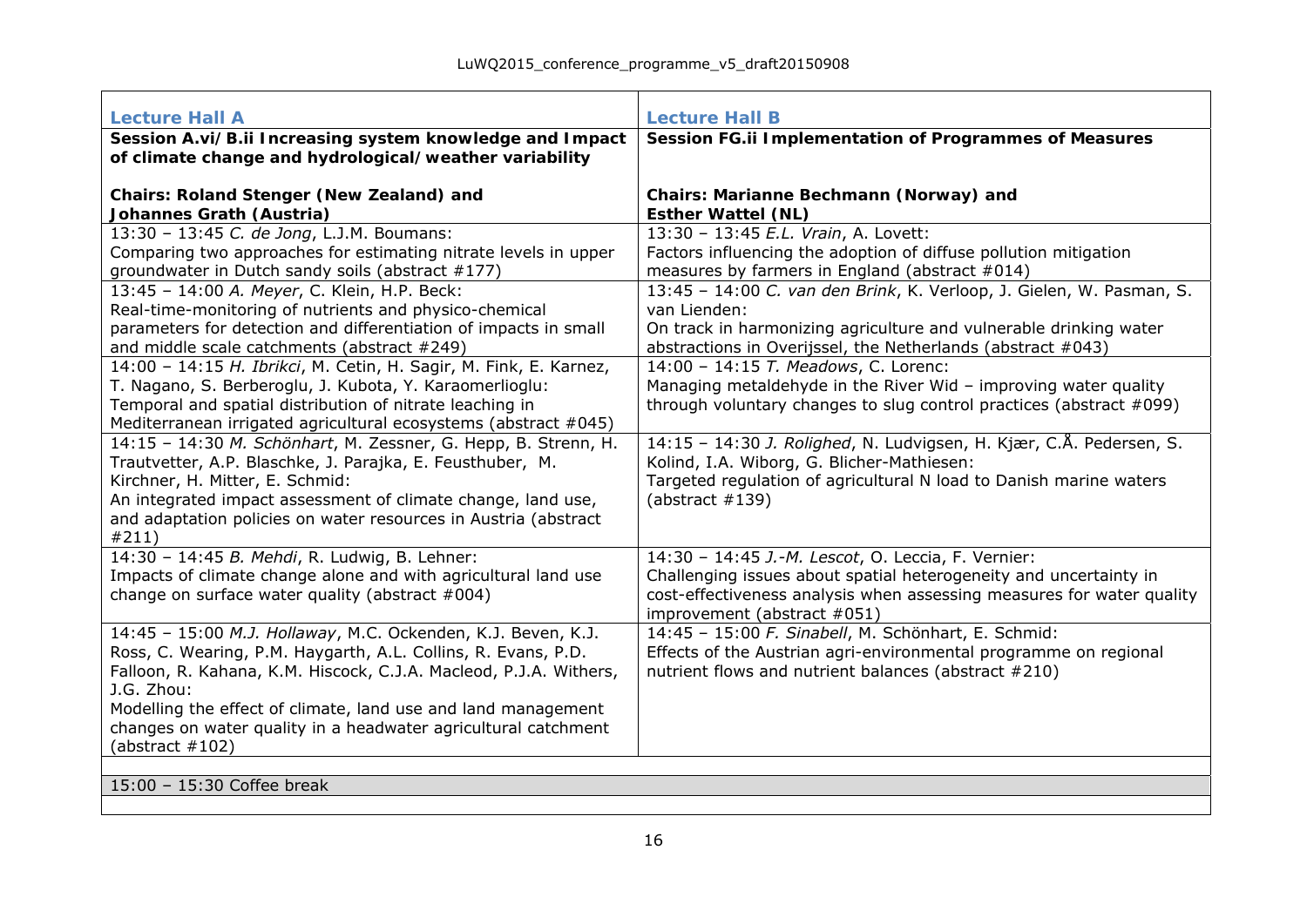#### **Lecture Hall A**

**Session FG.iii Decision-making on and implementation of Programmes of Measures** 

*Chairs: Lærke Thorling (Denmark) and Gitte Blicher-Mathiesen (Denmark)* 

15:30 – 15:50 *Chantal Gascuel-Odoux*, M. Menard: Protecting drinking water supply: An analysis of action plans and stakeholder networks (abstract #194)

15:50 – 16:10 *Dico Fraters*, L.J.M. Boumans, A.W.F. Veldstra, F.M.J. Vaessen, J.W.A.M. Crijns: Water quality compliance checking for the Nitrates Directive – a discussion in the Netherlands with scientific, managerial and political dimensions (abstract #021)

16:10 – 16:30 *E. Momol*, G. Hansen De Chapman, J. Bossart, D. Rainey, C. Lewis: Florida-friendly landscaping: A grass-roots water quality program (abstract #097)

16:30 – 16:45 *D. Osmond*, C. O'Connell, D. Hoag, M. Motallebi, M. Arabi, A. Tasdighi: Science meets policy: A case study from a regulated watershed, Jordan Lake, North Carolina (abstract #020)

16:45 – 17:00 *C. Merfield*, M. Sautier, K. Legun: The New Zealand Sustainability Dashboard: Online sustainability assessment and reporting tools to achieve quality water outcomes in a low regulation political environment (abstract #271)

**End of presentations of Wednesday, 23 September 2015**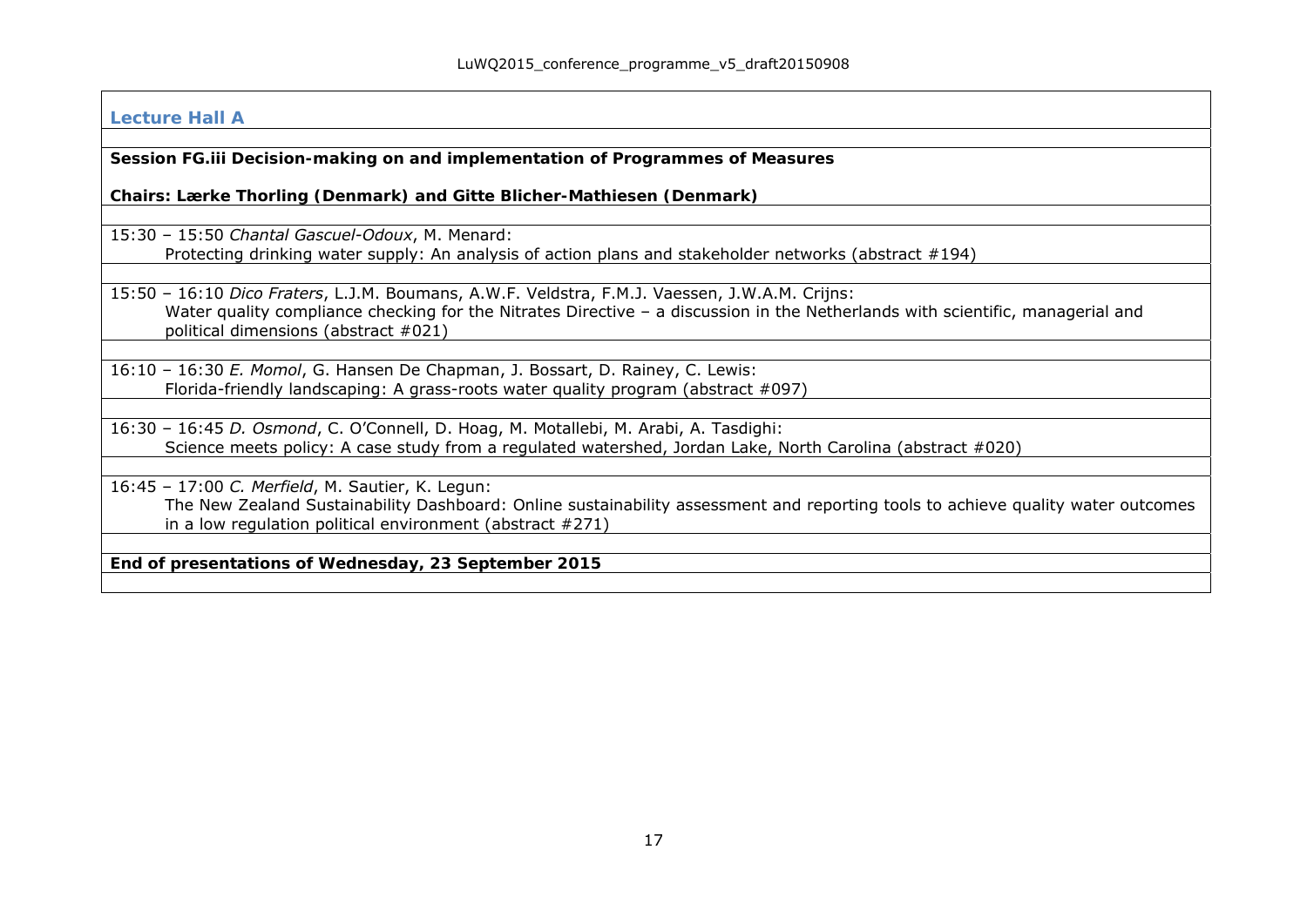#### **Thursday, 24 September 2015**

**07:45**-15:30 Registration / Conference secretariat desk open **PowerPoint presentations to be uploaded at the conference secretariat desk** 

**Lecture Hall A** 

**Session E.ii Managing protected areas** 

*Chairs: Nicholas Howden (United Kingdom) and Gunnar Lischeid (Germany)* 

08:30 – 09:00 *Frank Coale*, N.M. Fiorellino, J.M. McGrath, P. Vadas: Evolution of agricultural P-loss risk assessment tools (abstract #155)

09:00 – 09:20 *Ralf Eppinger*, D. D'hont, G. Heuvelmans, K. Van den Belt, S. Vanderwaeren: Source file approach for the protection of Flemish groundwater reserves for drinking water supply (abstract #096)

09:20 – 09:40 *Lærke Thorling*, W. Brüsch, N. Tuxen, S. Roost, A. Aisopou, P.J. Binning, P.L. Bjerg, T. Svendsen, I.H. Olesen: Indicators to identify the source of pesticide contamination to groundwater (abstract #221)

09:40 – 10:00 *Hans Peter Broers*, B. van de Grift, M. van der Aa, J. Rozemeijer, Y. van der Velde, A. Visser: Thirty years after the Manure Law in the Netherlands: Did we succeed to protect our groundwater and surface water resources? (abstract #208)

10:00 – 10:30 Coffee break

**Lecture Hall A** 

**Session C.v / E.iii Assessment of national policy & Managing protected areas** 

*Chairs: Claudia Heidecke (Germany) and Eke Buis (the Netherlands)* 

10:30 – 10:45 *O. Leccia*, F. Vernier, J.-M. Lescot, S. Minette, S. Tinland, C. Scordia: Modelling long term mitigation measure scenarios for assessing impacts of non-point source pollution: Application on two surface source water protection areas, Coulonge and Saint Hippolyte (France) (abstract #110)

10:45 – 11:00 *B. Hansen*, J. Schullehner, L. Thorling, T. Dalgaard, M. Erlandsen: Long term trends in nitrate in Danish groundwater and drinking water (abstract #151)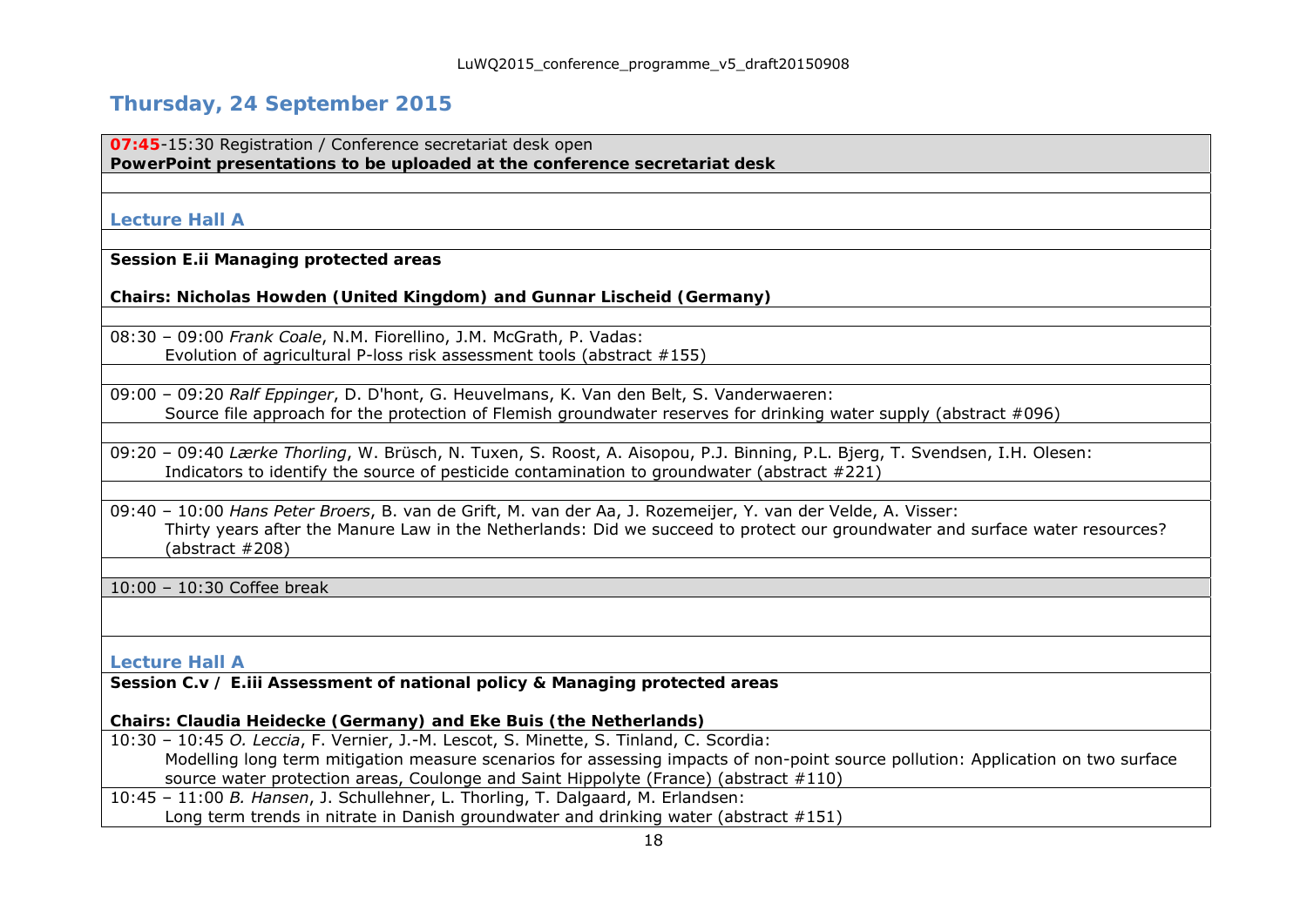11:00 – 11:15 *F. Barrez*, J.-F. Vernoux:

Action plans against non-point source pollution for the protection of drinking water catchment areas (abstract #105)

11:15 – 11:30 *O. Gabriel*, G. Hepp, H. Loishandl-Weisz, M. Kuderna, Ch. Weinberger, M. Zessner:

Assessment of cost-effectiveness of measures to reduce N and P emissions to surface waters in Upper Austria – a catchment scale approach (abstract #064)

11:30 – 11:45 *P. Schipper*, P. Groenendijk, R. Hendriks, H. Massop, C. van der Salm: A quick scan to reduce P emissions from agricultural soils to surface water (abstract #185)

11:45 – 12:00 *A.J.A. Vinten*, J. Sample, B.B. Balana, A. Ibiyemi, G. Diggins:

Development of impact indicators for agri-environment rural payment measures on water quality in Scotland (abstract #267)

12:00 – 13:30 Lunch

**Lecture Hall A** 

**Session FG.iv Decision-making on and implementation of Programmes of Measures** 

*Chairs: Willibald Loiskandl (Austria) and Dico Fraters (the Netherlands)* 

13:30 – 14:00 *Bob Middleton*: Sustainable catchment management? Making progress in established programmes (abstract #161)

14:00 – 14:20 *Gitte Blicher-Mathiesen*, J. Windolf, H. Tornbjerg, B. Kronvang, B. Hansen, L. Thorling, J. Carstensen: Evaluation of the N effect of the Danish Action Plans: 25 years results of monitoring (abstract #166)

14:20 – 14:40 *K.J.W. Taylor*, M.C. Robson: Community-led collaborative water quality limit setting in Canterbury, New Zealand (abstract #159)

14:40 – 15:00 *J. Deakin*, M. Archbold, D. Daly, E. Mockler, I. Packham: Where should we put our resources? The Irish approach to characterising catchments and targeting programmes of measures (abstract #182)

**Closure** 

15:00 – 15:30 Closure session: Brian Kronvang (University of Aarhus, Denmark)

**End of Conference**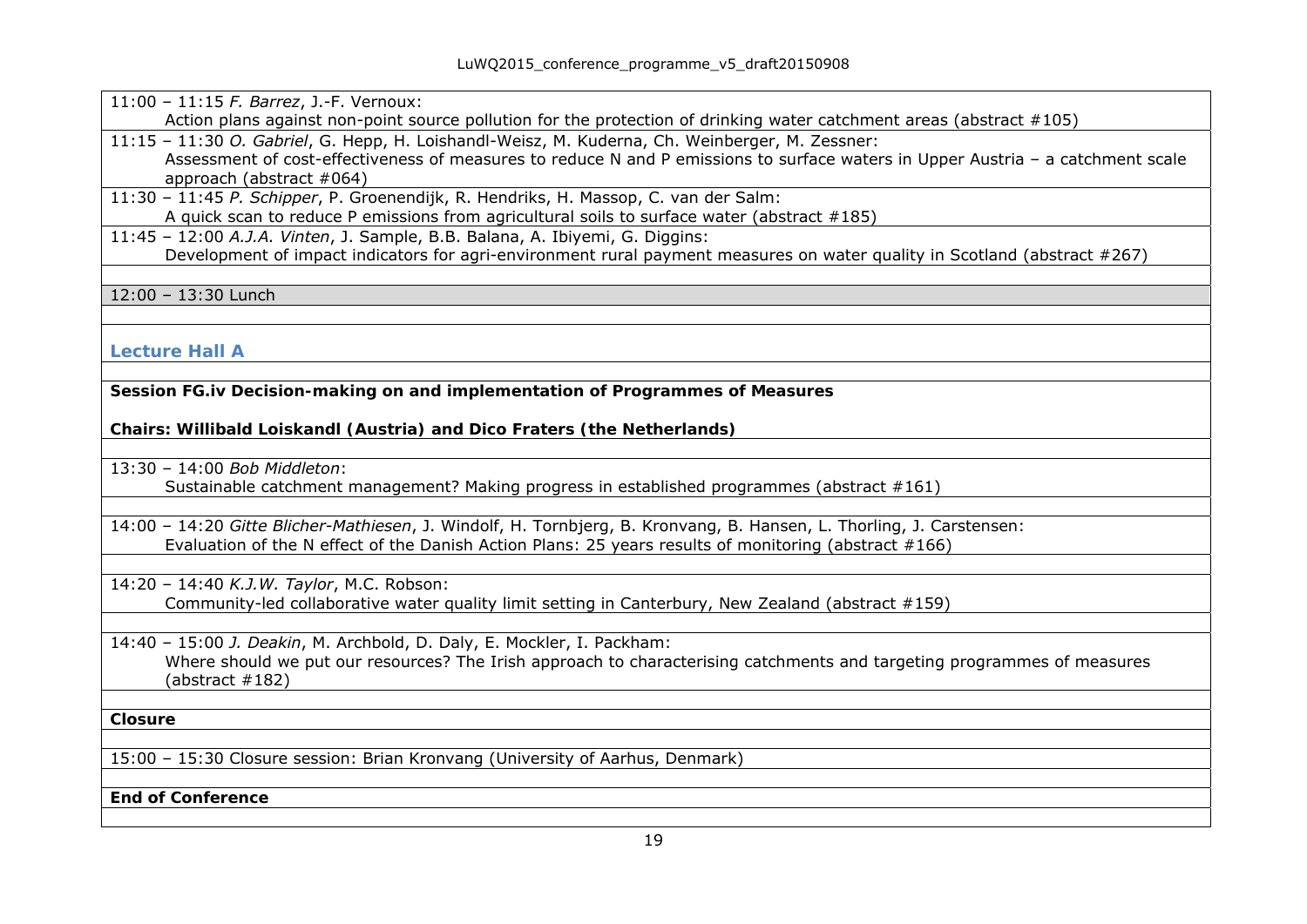LuWQ2015\_conference\_programme\_v5\_draft20150908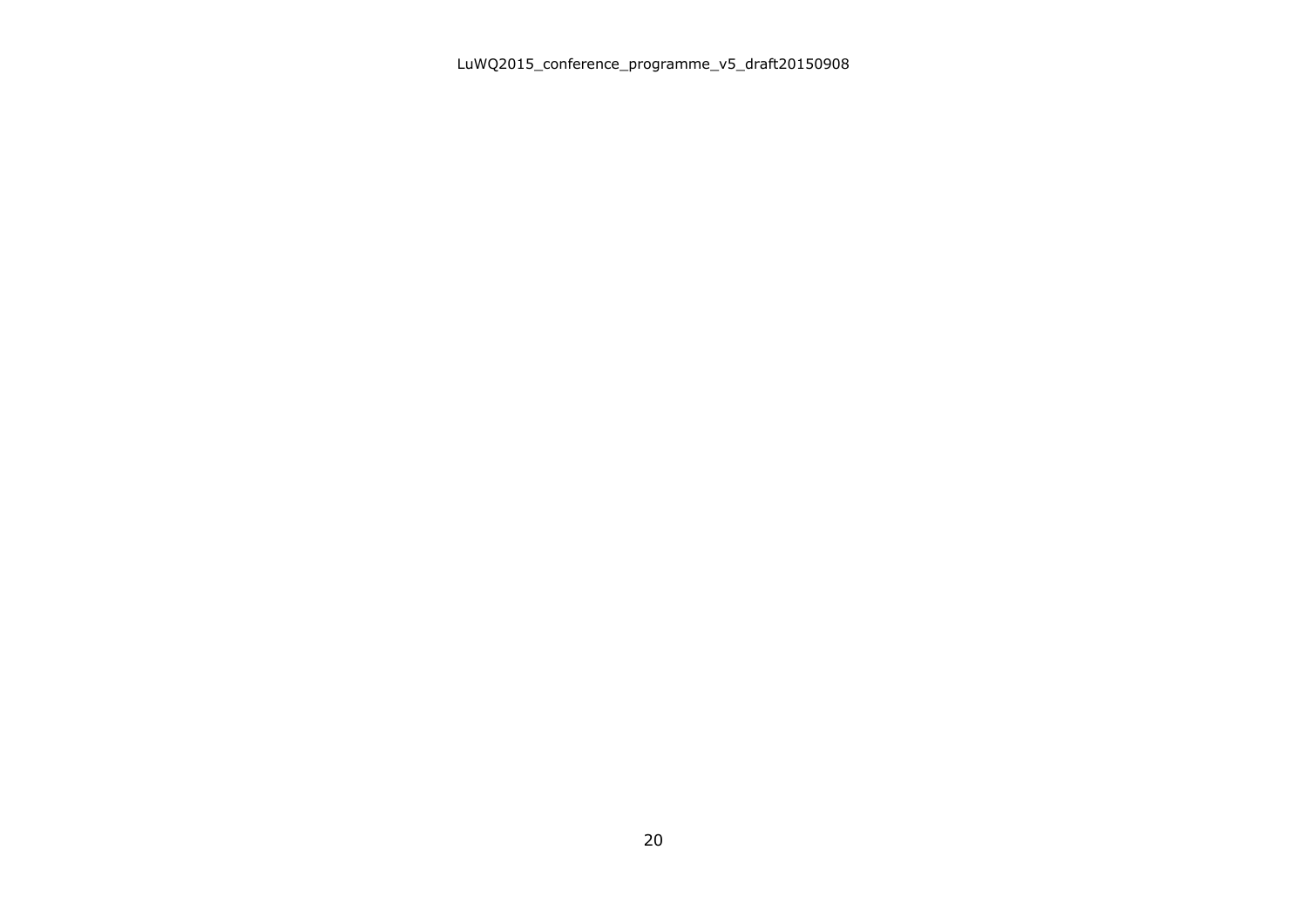### **Poster session P.i (57 posters)**

#### **Session P.i** :

- Posters are on display from Monday, 21 September till Thursday, 24 September 2015
- $\triangleright$  Plenary session on Tuesday, 22 September 2015, 17:00-18:30, with snacks and drinks.
- $\triangleright$  Themes A (15), C (10), D (22) and E (6), FG (4)

#### **Theme A Increasing system knowledge: research to increase understanding and improving modelling of the hydro(geo)logical, geochemical and biochemical reality (15 posters)**

#058 S. Lukács, J. Rozemeijer, *F. Weijs*, A. Hooijboer, E. Buis: Flowcap – load assessment with passive sampling in drainage effluent: Field experiment in the Minerals Policy Monitoring Programme (LMM)

#078 *F. Amery*, G. Ruysschaert, B. Vandecasteele, A. Elsen, W. Odeurs, S. Nawara, S. Baken, R. Merckx, E. Smolders: Evidence-based sustainable phosphorus use in agriculture in Flanders (Belgium)

#115 *A.L. Vendelboe*, H. de Jonge, L.W. de Jonge: Continuous passive flux sampling in groundwater: Results from a field study in northern Denmark

#125 *S.R. Gari*, C.O. Guerrero, B.A. Uribe, J.D. Icely, A. Newton: A DPSIR analysis of water use and related water quality issues in the Colombian Alto and Medio Dagua (AMDA) and Bajo Calima community councils

#168 *H. Tornbjerg*, J. Windolf, G. Blicher-Mathiesen, B. Kronvang, A. Højbjerg, L. Troldborg, C.D. Børgensen: Modelling nitrogen from soil to sea in Denmark: Concept and major results using a new national Nitrogen model

#179 S. Manos, Ch. Nannou, *V. Boti*, Ch. Tsoutsi, T. Albanis, G. Patakioutas, G. Karras, I. Konstantinou:

Passive sampling for the monitoring of emerging pesticides in the aquatic environment

#180 V. Boti, *Ch. Nannou*, Ch. Tsoutsi, S. Manos, T. Albanis, G. Patakioutas, G. Karras, I. Konstantinou:

Emerging pesticides occurrence in fresh waters and sediments in a catchment area dominated by agriculture

#190 *B. Lopez*, J.-F. Vernoux, A. Brugeron, F. Barrez: Research of possible sources of perchlorates in agricultural land use groundwater

#198 *H. Schuster*, T. Schöbel: Assessing groundwater vulnerability to contamination using the 'Hölting method'

#206 *M. Albek*, E. Albek:

Diurnal and seasonal variations in epilimnion and hypolimnion temperatures in a small pond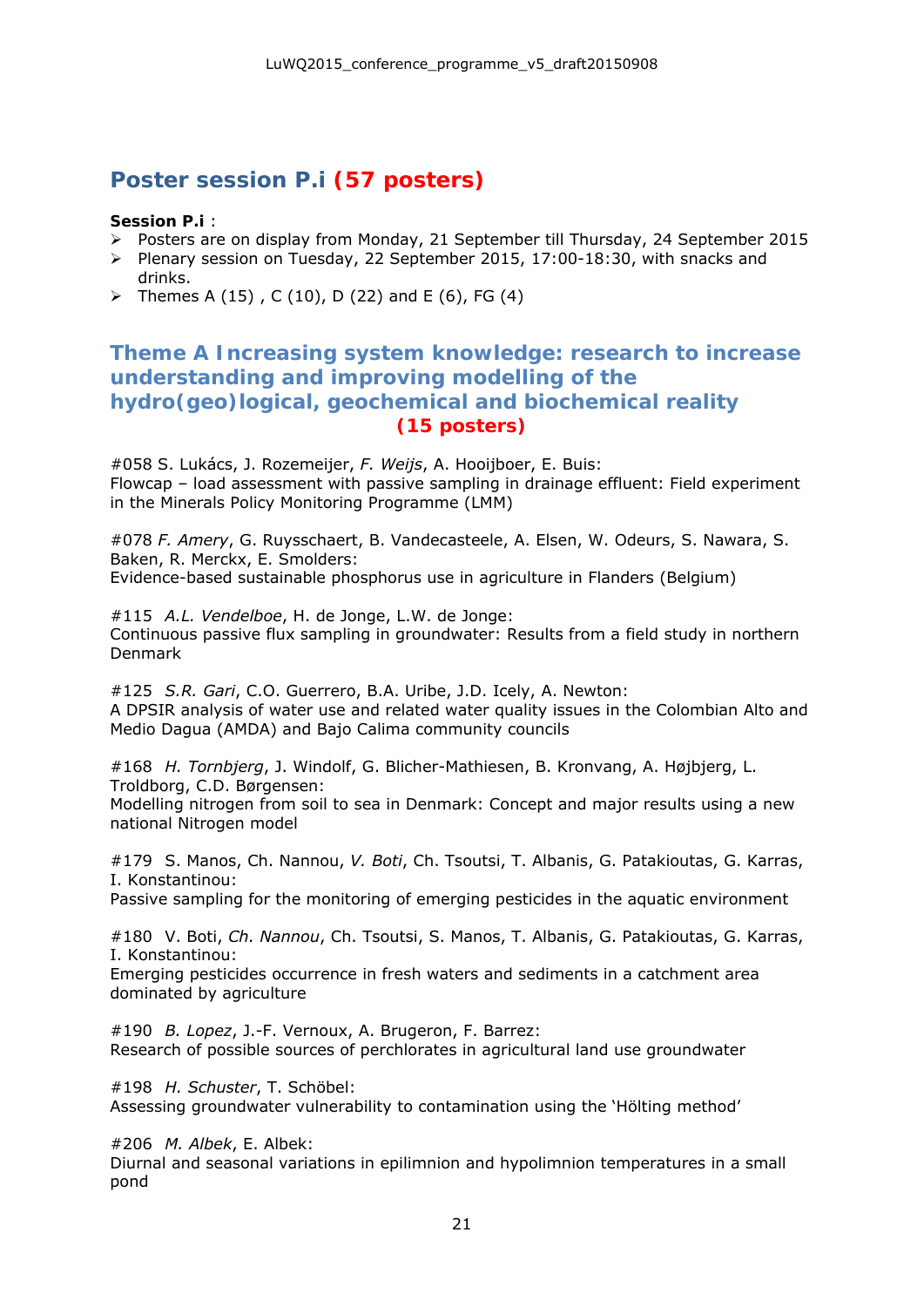#207 *E. Albek*, B. Simsek Uygun, M. Kaya: The eutrophication status of a small pond located in an agricultural watershed

#230 *M. Hvězdová*, E. Čechová, B. Vrana, Z. Šimek: Analytical extraction of estrogens from soil/water system

#243 *R.E. Abdelrauf*:

Effect of fertigation time on the movement of nutrients inside root zone and fertilizers use efficiency under sandy soil conditions

#259 *H. Berthold*, A. Bruckner, H. Formayer, F. Hadacek, J. Hösch, K. Michel, A. Baumgarten: Consequences of climate change on PFLAs (Phospholipid Fatty Acids) in lysimeters of agricultural soils in the Pannonian area

#278 *A.L. Højberg*, J.Ch. Refsgaard, L.F. Jørgensen, C. Kjærgaard, B. Vangsø, P. Engesgaard, F. Gertz: Towards spatially differentiated regulation of nitrogen

#### **Theme C Assessment of national policy: effectiveness of programmes of measures on water quality on a regional and national scale**

#### **(10 posters)**

#001 *E. Rodríguez Jiménez*:

Presssures of nitrates in the groundwater bodies of the Spanish Douro Basin

#061 *M.W. Hoogeveen*, A.E.J. Hooijboer, T.J. de Koeijer, T.C. van Leeuwen: Derogation monitoring in the Netherlands (2006-2012)

#075 *A. Vrijhoef*, L.J.M. Boumans, D. Fraters: Statistical trend analysis of nitrate concentration in root zone leaching – the challenges at lower concentrations

#109 *O. Salazar*, F. Corradini, F. Nájera, Y. Tapia, R. Cabeza, M. Casanova: Impacts of irrigated-maize fields on water quality in Mediterranean central Chile

#128 H. Loishandl, O. Gabriel, G. Zethner, U. Wemhöner, I. Zieritz, *J. Grath*: Gross nitrogen balances for groundwater bodies in Austria

#173 *E.J.W. Wattel-Koekkoek*, L.J.M. Boumans: Changes over the past 25 years in rainwater and groundwater quality in nature areas in the Netherlands as a result of emission reduction policy

#195 *C. Gascuel-Odoux*, R. Dupas, P. Durand, O. Fovet, L. Ruiz, J. Salmon-Monviola: Modelling nutrient emissions in fresh water at different scales and for different objectives

#235 *S. Nawara*, S. Baken, E. Smolders: Filtration procedures influence environmental monitoring of orthophosphate

#245 *V. Huber García*, S. Meyer, D. Gampe, R. Ludwig: Modelling integrated scenarios of changes in climate, land use and water management for the development of anticipatory Programmes of Measures in European river basins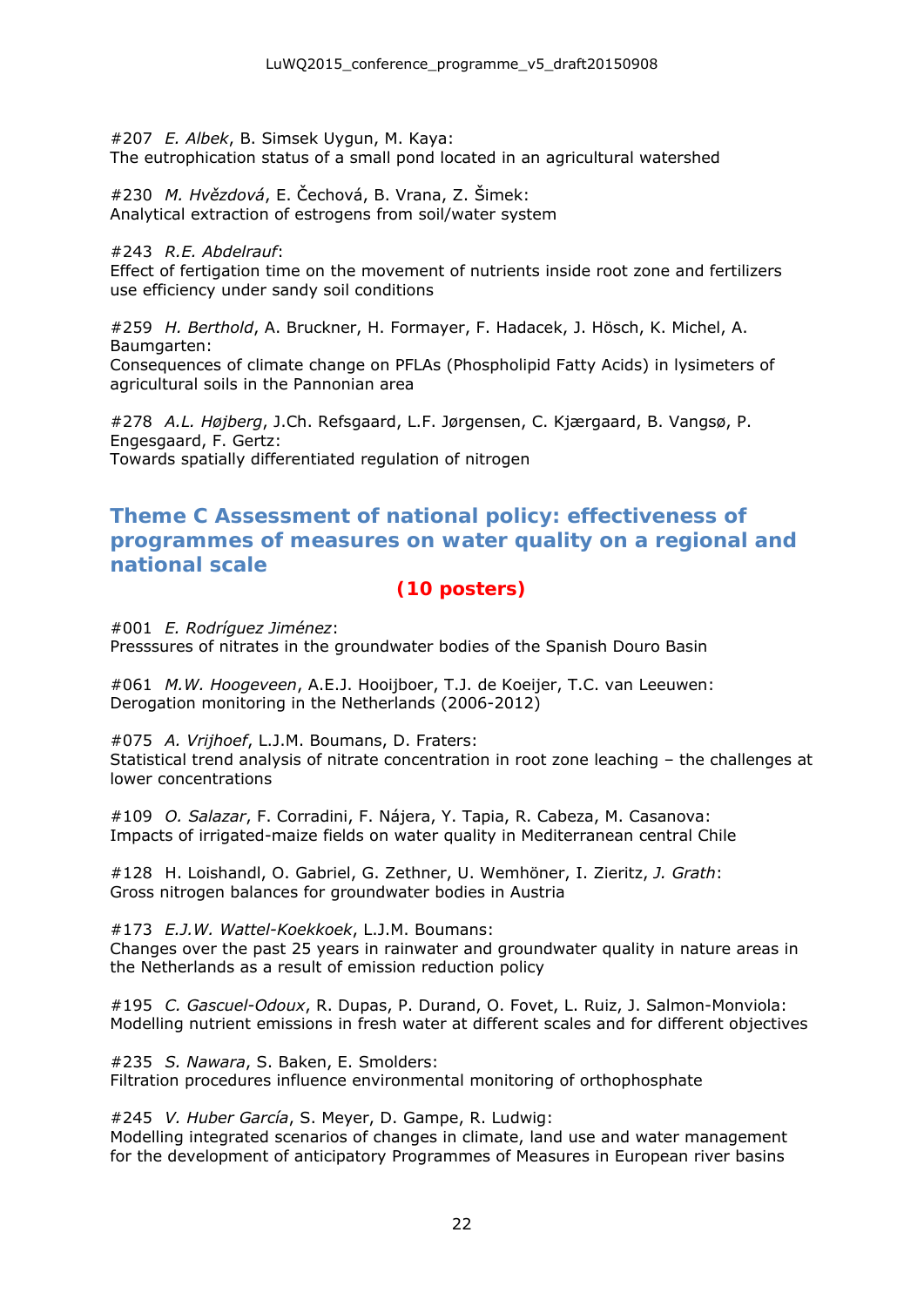#266 *A. Vinten*, M. Stutter, J. Sample:

Catchment scale comparison of effectiveness of sediment fences and buffer strips

#### **Theme D Field research and data interpretation: research (monitoring and modelling) at plot and field scale for quantifying effects of farming practices and changes in land use**

#### **(22 posters)**

#048 *N. Loutfy*, T. Abdelmeniem: Land use change impacts on biodiversity and water quality: A dryland case study

#057 *L. Buckthought*, T. Clough, M. Shepherd, K. Cameron, H. Di: What is the 'effective area' of a urine patch?

#068 *R. Stenger*, S. Woodward, R. Hill: N and P concentration-discharge relationships in streams: What can they tell us about nutrient flow paths?

#069 *A. Wan*, M. Zhong, Z. Liu, S. An, X. Zhang, R. Zhu, Y. Yan: The influencing factors of the Fish Index of Biotic Integrity (F-IBI) in health assessment of headwater streams

#085 *T.C. van Leeuwen*, L.J.M. Boumans, G. Kruseman: Effects of dairy farms livestock grazing on nitrate leaching in the Sand region of the **Netherlands** 

#089 *V. Panasenko*, L. Kuritsyna, L. Karabuta: Influence of agriculture on the quantity of nitrates in drinking water in rural areas in Ukraine

#103 *L. Gourcy*, N. Devau, N. Surdyk, L. Cadilhac: Zone in understanding nitrate and pesticides trends in a fluvioglacial aquifer of the eastern part of Lyon, France

#126 *M.V. Carstensen*, J.R. Poulsen, N.B. Ovesen, Ch.D. Børgesen, S.K. Hvid, B. Kronvang:

A dual isotope approach to assess controlled drainage as a new mitigation measure

#132 *M. Avilés*, R. Soto, V. Cárdenas, I. Escobosa, J. Román, Á. Faz: Greenhouse gases: Nitrogen fertilization and CO2 emissions in a soil cultivated with wheat (Triticum aestivum L.) under conventional farming in Mexicali Valley, Baja California, Mexico

#143 Y. Huangfu, S. Hawkins, A. Layton, *F. Walker*: Sediment-microbial source tracking (MST) for Oostanaula Creek Watershed

#165 *B. Kronvang*, J.B. Poulsen, C.Ch. Hoffmann: Phosphorus wetlands as targeted mitigation option in Denmark for reducing P-loadings to lakes

#193 *A. Rasmussen*, H.E. Andersen, G. Blicher-Mathiesen, B. Hansen: Highlight of 25 years with the Danish Agricultural Monitoring Programme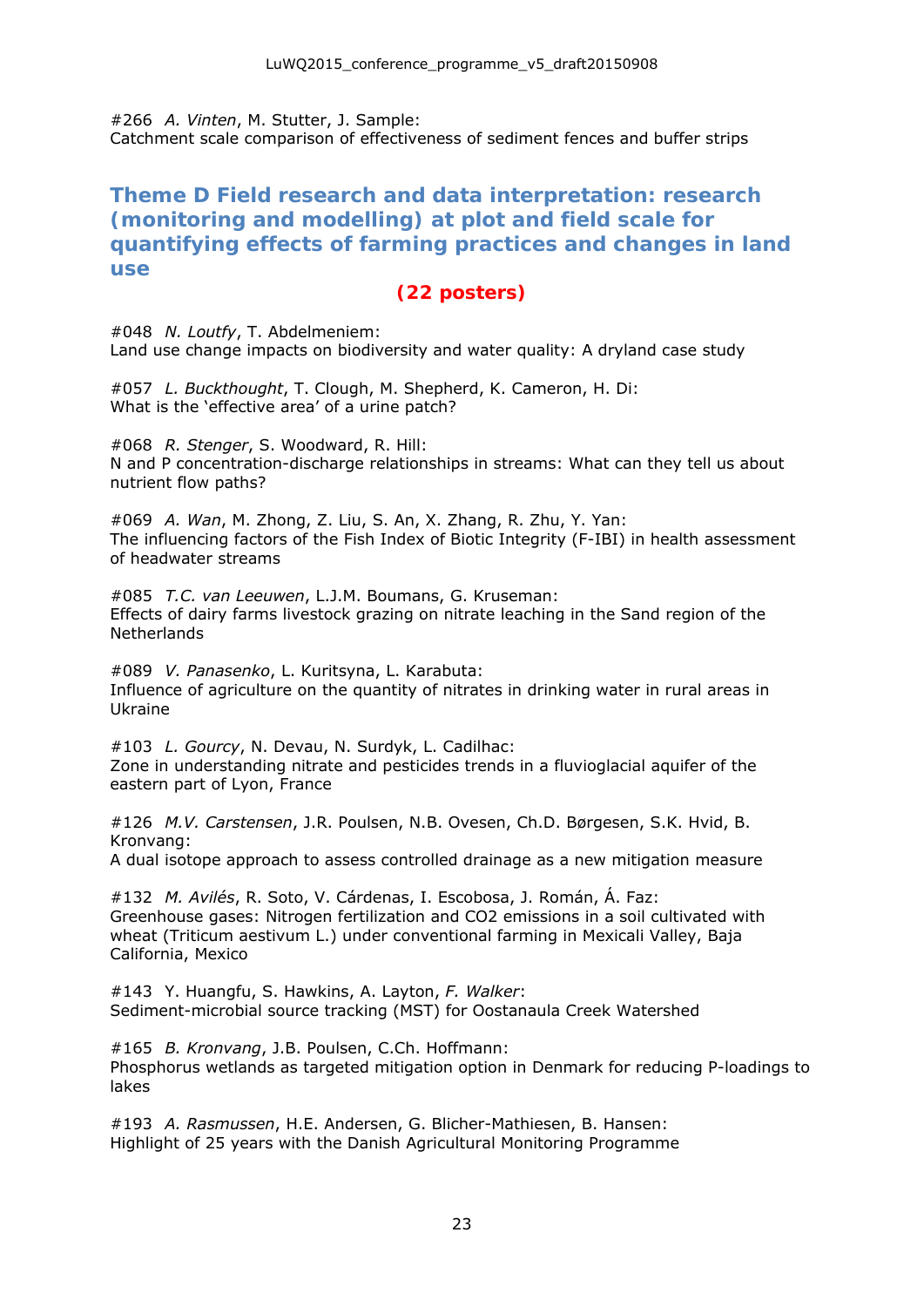#196 *R. Mailhot*: Are some perforated risers better than others?

#204 G. Bodner, A. Bohner, *M.L. Himmelbauer*, W. Loiskandl, M. Sobotik: Exploring the role of roots in sustainable agriculture and land management

#216 *C. Zang*: Land use change and water quality during the last 25 years in northern Chile – the arid Huasco valley and its land use conflicts

#218 *E.D.P. Perera*, Y. Iwami, Y. Chida: River runoff and nitrate loading simulation for the land use changes in the Takasaki River basin in Chiba, Japan

#219 *A.R. Melland*, E. Fillols, D.M. Silburn, A.D.J. McHugh, S. Rojas-Ponce, C. Baillie, S. Lewis: Spot spraying reduces runoff of herbicides

#236 *S. Nawara*, F. Amery, E. Smolders: A soil P-test to predict the threshold for yield decrease in a depletion scenario

#241 P. Thanomsup, *N. Tonanon*: Biosorption of iron and nickel ions from wastewater using algae that thrive in the industrial cooling water system

#252 *Z. Liu*, A. Wan, M. Zhong, L. Ren, S. An: Effects of anthropogenic disturbances on the sediment pollution across multiple spatial scales in Taihu Basin

#256 *H. Liu*, S. Blagodatskiy, G. Cadisch: Impact of land cover change on soil erosion and water yield at plot and watershed level in rubber dominated landscape

#263 Z. Anagnostou, Ch. Avdikou, S. Bletsas, T. Bochlos, A. Bousis, I. Evangelou, I. Flouris, *N. Manthos*, E. Paradas, L. Tsoulanas, T. Albanis, V. Boti, M. Kalampoka, M. Kapsi, C. Tsoutsi, T. Koykoylis, G. Rantoglou, I. Rizos, I. Skopoulis, S. Kane, P. Kotori, M. Muco, A. Hyso, E. Tsipi:

A simple wireless system for remote water quality monitoring in rural area rivers

#### **Theme E Managing protected areas: risk assessment monitoring and modelling of water quality and quantity, for drinking water supply and ecosystem conservation within Habitat and Species Protection Areas (6 posters)**

#035 *F. Wendland*, G. Berthold, H.-G. Fritsche, F. Herrmann, A. Thomas, R. Kunkel: Development of a conceptional hydrogeological model for the temporal evaluation of programme of measures in the Federal State of Hessen

#065 *V. Grekov*:

Irrigation waters quality ecological assessment and their impact on subsoil waters

#162 *J. Urbanc*, A. Koroša, T. Ferjan Stanič, D. Šram, J. Krivic, A. Jamšek, S. Lojen, M. Glavan, M. Pintar:

Influence of agricultural pollution on very sensitive groundwater bodies